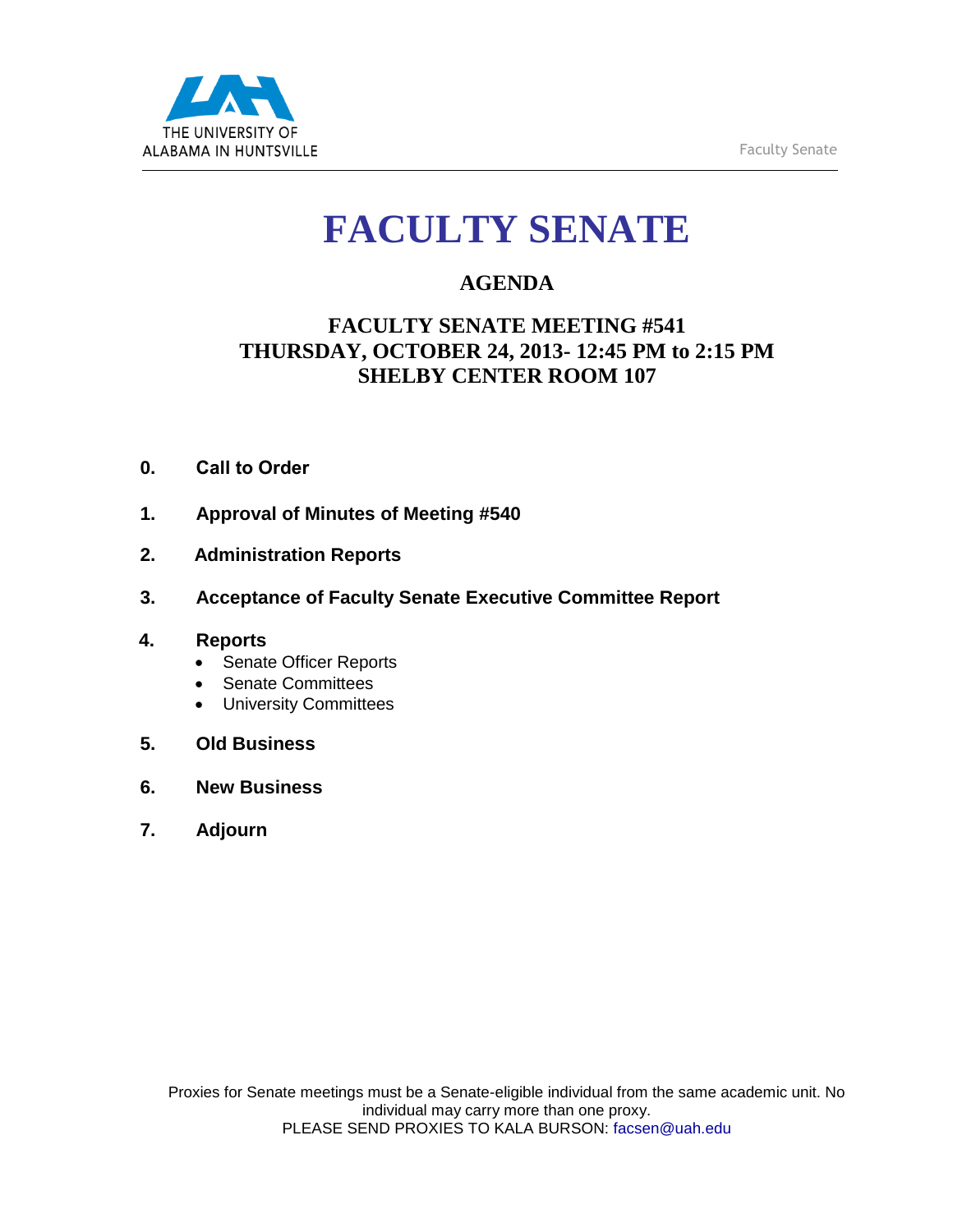Faculty Senate



#### **FACULTY SENATE MEETING # 540 September 26, 2013 12:45 P.M. in SC 107**

*Present: Wai Mok, Fan Tseng, Chris Allport, Charles Hickman, Dan Sherman, Pavica Sheldon, Derrick Smith, Joe Conway, Joe Taylor, Linda Maier, Christine Sears, Carolyn Sanders, Nick Jones, Andree Reeves, Bhavani Sitaraman, Mitch Berbrier, Ramon Cerro, James Swain, Kader Frendi, James, Blackmon, Kristen Herrin, Ellise Adams, Anna Benton , Peggy Hays, Phillip Bitzer, Luciano Matzkin, Carmen Scholz, James Baird, Debra Moriarity, Tim Newman, Craig Cowan, Leonard Choup, Richard Miller, Jakobus le Roux*

*Absent with proxy: Deborah Heikes, Marlena Primeau, Nikolai Pogorelov Absent without proxy: Keith Jones, Eric Seemann, Ying-Cheng Lin, Junpeng Guo, Jeff Evans Guests: Rachel Osby*

- Senate Meeting Number 540 was **called to order** at 12:45 p.m. by Dr. Mitch Berbrier, Faculty Senate President.
- Mitch Berbrier asks for a **motion to approve minutes** from Faculty Senate Meeting 539. Charles Hickman makes a motion. James Baird seconds motion to approve minutes.
- $\triangleright$  Dr. Mitch Berbrier: Guest presenter Rachel Osby, Senior Director of Alumni Relations.
- **Rachel Osby**: Announced that **Homecoming is the week of October 14th through the 19th**. Check out UAH website about Homecoming week. Asks for faculty to get involved in the Homecoming activities. There is a Paint the Town Blue decorations contest (flyer is attached as Appendix A). Alumni has sponsored Homecoming week for many years and invites faculty and staff to participate. There are different categories meant to involve everyone on campus. Help show school spirit by participating. Pick any theme for decorations. Whoever is most creative will be the category winner; there is a winner per category. Register online by October  $14^{\text{th}}$ . Decorations need to be done by Wednesday morning at 8:00 am. Judging will take place all day Wednesday so need to make decorations accessible from 8:00 am until 5:00 pm on Wednesday. Please leave the decorations up through the week of Homecoming, but take them down by the following week. The winders will be announced at the tailgate party on Friday afternoon. The tailgate party is a campus-wide event. If you have any questions, email her at [rachel.osby@uah.edu.](mailto:rachel.osby@uah.edu)

Mitch Berbrier thanked Rachel Osby for her visit.

 Tim Newman **motions to accept Faculty Senate Executive Committee Report**. Debra Moriarity seconds. Ayes carried the motion and minutes were accepted.

#### **University Committee Reports:**

Huron: Huron is a consulting group administration has brought in from Chicago to assist with recruitment issues. Mitch Berbrier reports that the group met and Huron made a great presentation. They were very frank in their criticism in UAH's failures in the past to collect and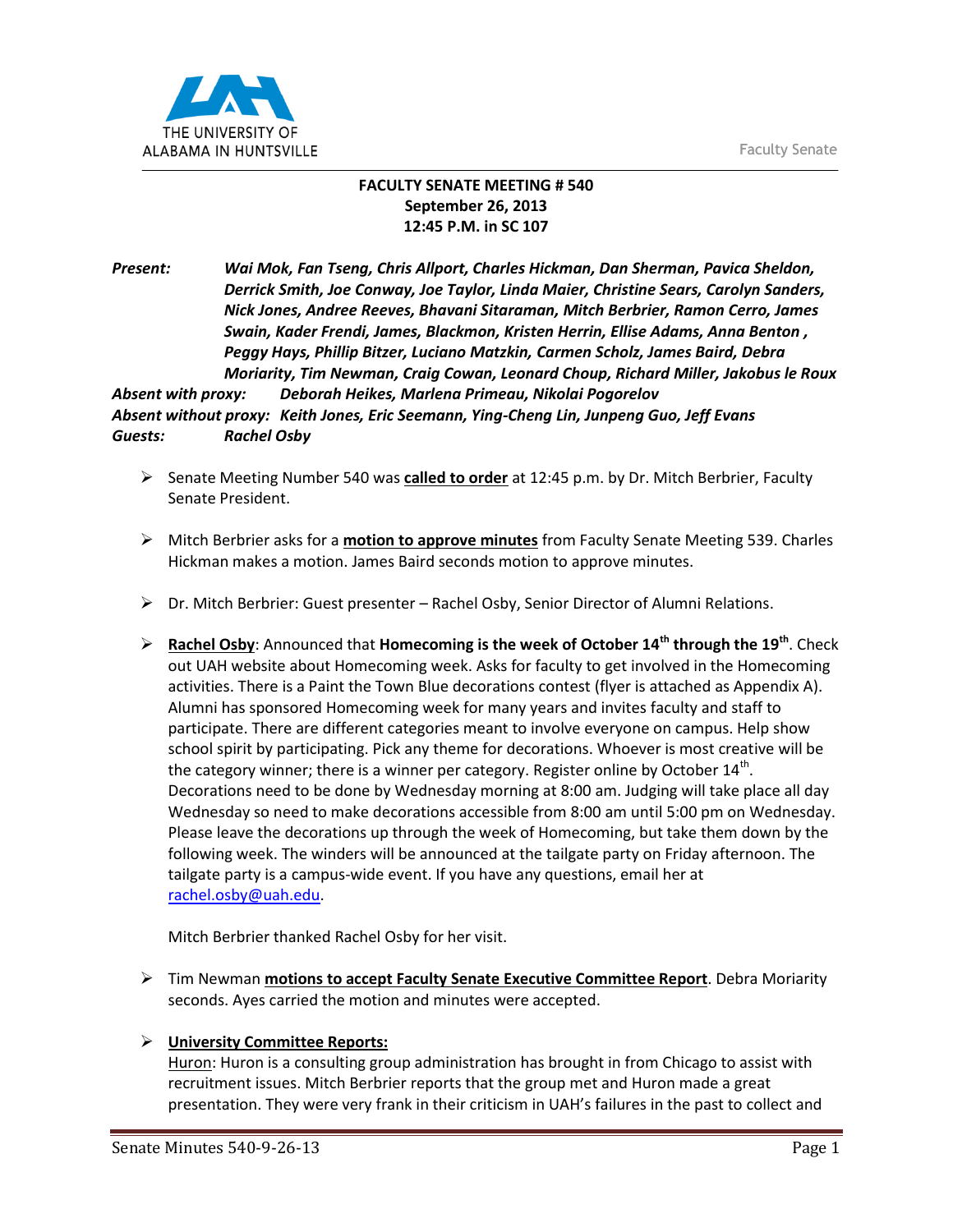analyze data regarding students in order to help recruitment. Engaging in all kinds of things to work in processes such as marketing and other aspects. Dr. Berbrier will keep the Faculty Senate apprised of progress.

- Richard Miller: What is the faculty representation involvement with discussion, besides Deans and others? Because faculty often have other insights into issues in recruitment that others in administration may not have.
- Mitch Berbrier: There are a number of people on the committee, including a couple of faculty members besides himself.
- \* Richard Miller: Can they deliver a presentation to the Faculty Senate?
- Mitch Berbrier: We can ask them to. Their findings are preliminary right now.
- Tim Newman: Some of his colleagues are under the impression that Huron provided this same service a few years ago. Is this true?
- $\clubsuit$  Mitch Berbrier: No. That was another company out of Chicago. Their strategies were never implemented, though. This is a different company with a track record of high success.
- Bhavani Sitaraman: Offers a suggestion like any other committee, maybe we could ask the university to make Huron reports public on the website so it doesn't have to be requested every time there is a meeting.
- Mitch Berbrier: Assumes it's on the Office of the President's website.
- $\cdot \cdot$  Bhavani Sitaraman: There have been and are some consulting efforts we don't know about because they aren't published on the website.
- Mitch Berbrier: Strategic plan would be to have it up, but there is no report yet to post.
- Ramon Cerro: When this business of hiring a consultation firm was made known to other faculty, some said we have a considerably less amount of scholarships to give away. Is this correct?
- Mitch Berbrier: Huron talked about how important scholarships are. Doesn't think it's considerably lower at this point
- Ramon Cerro: May not have been cut his year, but 2009 thinks they were.
- Mitch Berbrier: Don't think so, sounded like from the meeting that we have good number of scholarships and just need to target them better.
- Ramon Cerro: Can we find out?
- ❖ Mitch Berbrier: Yes.
- Debra Moriarity: As far as putting the information on the website, we now have a portal set up so it wouldn't be available to the public.
- Charles Hickman: (In response to Ramon Cerro) The dollar amount went up significantly this year for 2013-2014 budget. If there any questions, he will talk about it after the meeting. The precise dollar amount isn't known to him at this point.
- \* Ramon Cerro: What was the percentage that it went up?
- Charles Hickman thinks it doubled compared to last year's budget.
- $\triangle$  Mitch Berbrier: Recollection of the discussion at the meeting is that the amount of scholarships available isn't problematic, it would be better for more, but the question is how to tool them and aim them.
- Luciano Matzkin: What is the timeline for the final report?
- Mitch Berbrier thinks it is the end of this semester, but is unsure, and so will ask.

GER: Committee had one meeting last week. Dr. Andrea Word is running it and is very knowledgeable on the subject. The committee will develop what we want rather than fill-in different courses here and there. Development is in the "conceptual stage" (i.e., what is GER, what do we want it to do, how to make it fit in the university, etc.). Go this route rather than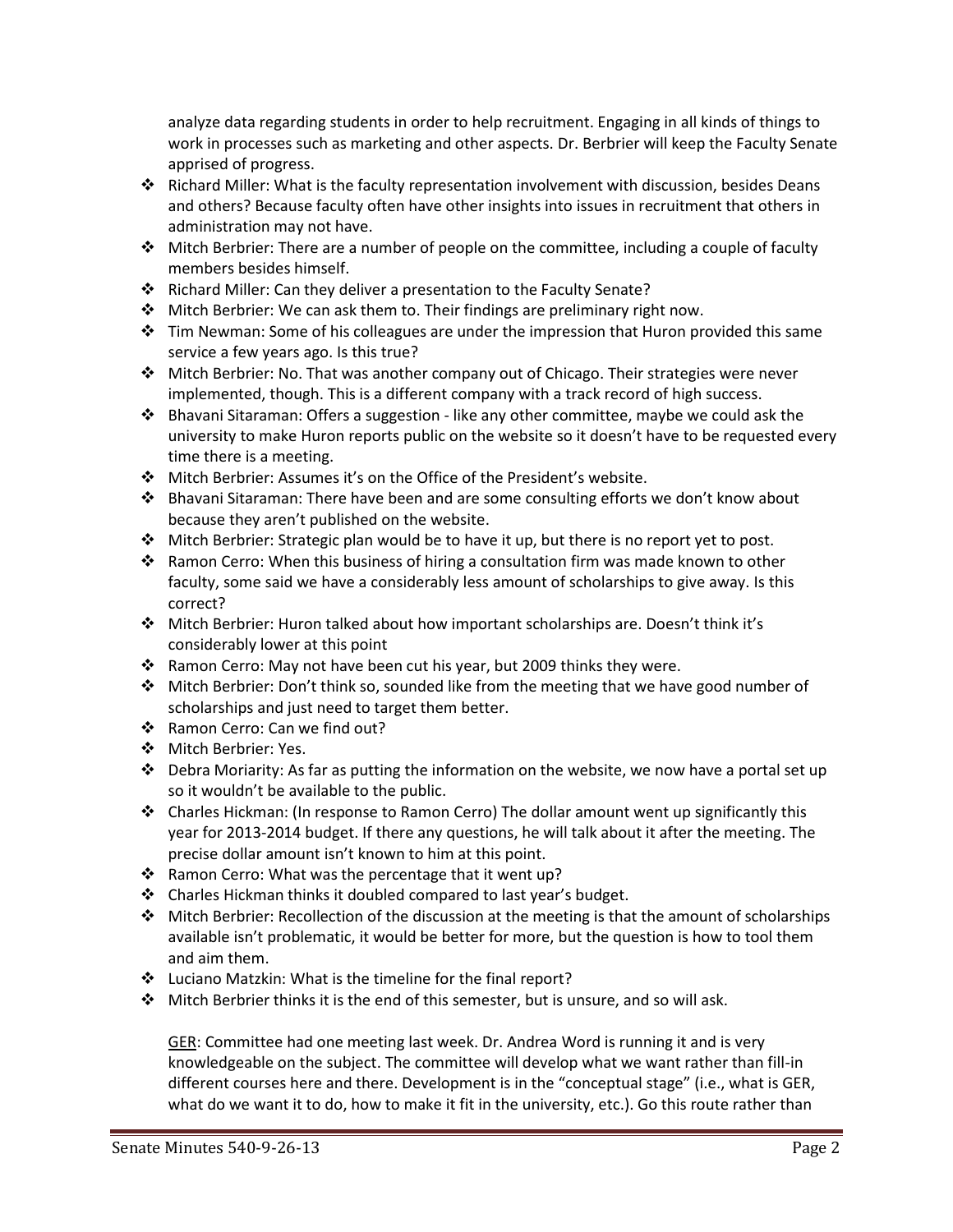starting with the various requirements and constraints. Look at what is best for students and the university as a whole, then deal with the constraints. Still in the first stage.

- $\triangleleft$  Chris Allport: Next meeting is October 11<sup>th</sup>.
- Derrick Smith: Do you have any indication on a timeline?
- Mitch Berbrier: President Altenkirch has asked for its implementation by August 2014.

Provost Search: Proceeding according to the schedule. Idea being to hopefully have some initial interviews in November. Trying to get someone in place by beginning of next semester. Committee has been meeting and they have started looking at candidates. Still at point where, according to search firm, it's possible best candidates have yet to apply because still convincing certain people to apply.

Learning Management System (Angel) replacement: Dr. James Swain reported that the initial meeting was last Thursday. The committee is discussing criteria that would be used and will put out a request for proposals in a week or so. It's in the stage of discussing what we need from the system. There is another meeting tomorrow at 1:00pm.

- $\cdot \cdot$  Derrick Smith: There is a very tight timeline. Trying to have it done by next May.
	- $\circ$  Will send some information on it via email. There is a spreadsheet of everything wanted, so he asks that the Faculty Senate please go through it and pick out what you would like in the system. Will bring leading candidates on campus and do presentations of fake courses to test before buying anything.
- $\clubsuit$  Dan Sherman: Can we assume that we will be using Angel during spring semester, but that is final semester?
- Derrick Smith: There would be transition period where next summer will have couple people in transitions to test system and possibly starting fall or spring of 2015. Don't want to rush into anything. Angel is supported through 2016 and wants to get through that. This won't be a fast process, but wants to do it correctly.

#### **Senate Committee Reports:**

Governance and Operations, Phillip Bitzer: Faculty appeals ballots are in and hopes it will be last election done by hand.

- Richard Miller: Has the Chair of the Physics Department and chair of new department been told about re-electing senators?
- Mitch Berbrier: No
	- o Phillip Bitzer will handle this for Dr. Berbrier.

Personnel, Ramon Cerro: First, committee worked last March on Background check policy and made number of comments. Most of the comments made were incorporated into policy, but not all of them. Now in process of looking into them so if anyone has any comments, Personnel Committee would like to hear them.

 Mitch Berbrier: We received email last week from President Altenkirch about this. Second, about hiring procedures for new hires. Started with past administration and has continued – hired people not previously tenured, but hired with tenure in university. The real problem is with a statement made by lawyers of UAH that anyone who is a new hire, doesn't have to go to PTAC or URB. Some of the new hires a while ago in past administration never went to URB, most or all went to PTAC, but not URB. In this case, new hires dismissed from PTAC but didn't go to URB. This is the interpretation of counsel. Committee looked into rules and have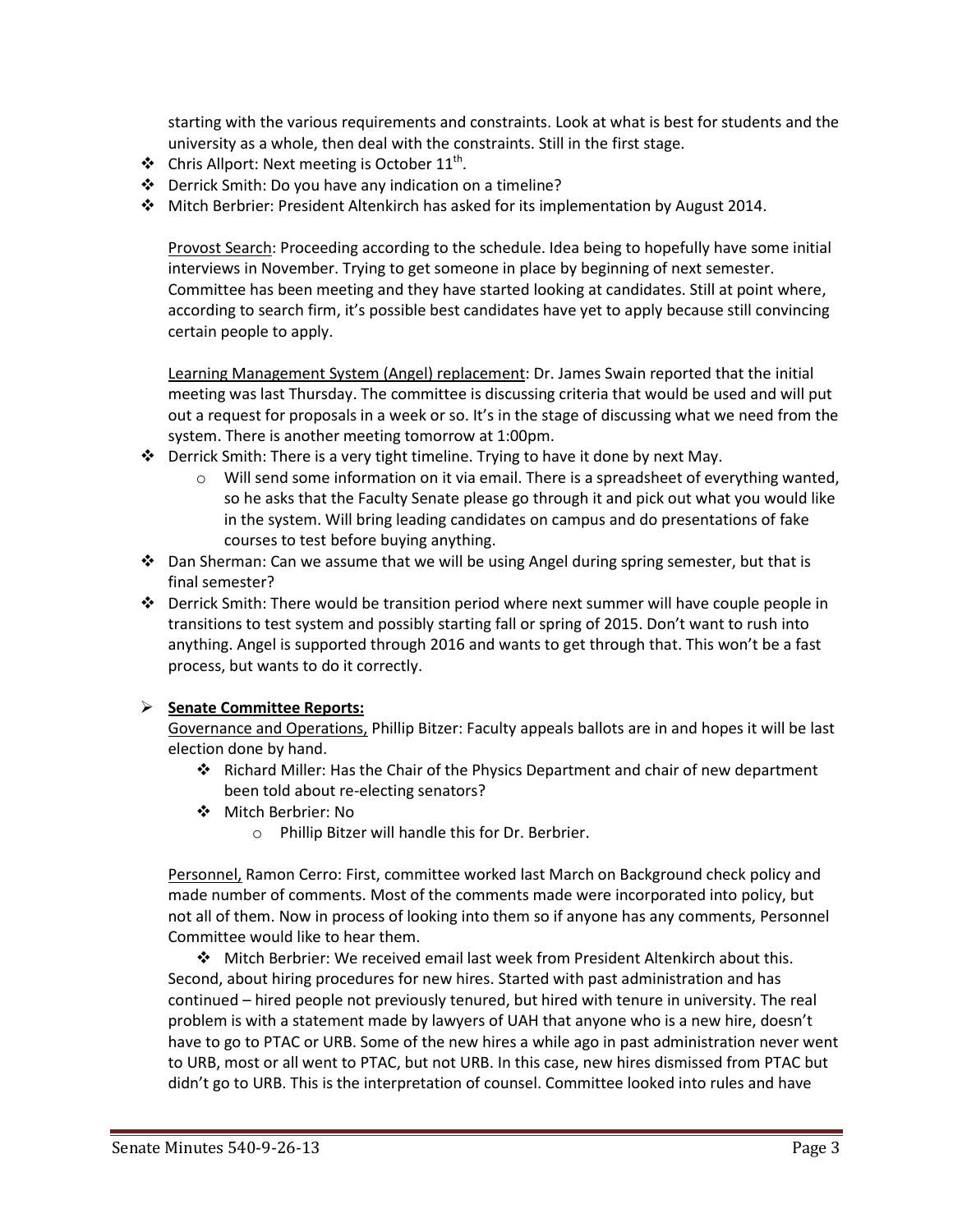different interpretation. Asked to have President Altenkirch clarify this. Committee sent new interpretation to executive committee. (Read the new interpretation aloud.)

- Mitch Berbrier will talk to President Altenkirch first about lawyer's interpretation of handbook and try to correct this. A meeting is set up for next week. Also will bring up System Board Rule 301 which supports agreement that normal procedure are to be followed. New hires shouldn't bypass the committees. President Altenkirch doesn't always realize Faculty Senate's experience in past few years and how it colors anxieties about things.
- Charles Hickman: Talked to College of Business faculty and they're all in agreement that it would be perversion to allow someone to come in as faculty with tenure and rank and not have to go through PTAC or URB. There is some ambiguity in old faculty handbook, but not the new one. One approach to take is that the change was not intended to change policy, but intended as clarification of existing policy. Requires all faculty to go through PTAC and URB.
- Mitch Berbrier: We have clear, simple, and strong argument to make. Won't be much disagreement among faculty on this.
- Bhavani Sitaraman: Just focusing on the president and legal counsel is insufficient. Many times chairs and departments are involved with tenure and promotion. When this is clarified, and all parties at top have agreed, something official should go out to all faculty, or at least chairs, and let them know this is the case.
- Mitch Berbrier: Referring to ambiguity in current handbook, talks about process of department, college, and university level.
- Charles Hickman: It doesn't specify that PTAC and URB must approve of tenure and rank to new hire. There is a paragraph that refers to existing policy for other faculty. Is ambiguous but doesn't say clearly it isn't required. It's been done, that's how it was historically done – everyone who's getting rank or tenure goes through PTAC and URB.
- Ramon Cerro: Don't think the whole handbook is bad because can't just look at paragraph 7.3.1 of faculty handbook and say this is allowed. Specification everywhere else says something else. Paragraph 7.3.1 talks about people being hired as assistant faculty, and they don't have tenure. So why would they go through PTAC or URB?
- $\triangle$  Charles Hickman is in complete agreement. The intent in enacting the current handbook was everyone getting hired goes through PTAC and URB. It doesn't state explicitly, which new handbook does. Our position needs to be the new handbook isn't a change, but a clarification. Interpretation is rule has always been that anyone getting rank or tenure, whether getting promoted or newly hired, has to go through the college to PTAC and University Review Board.
- $\clubsuit$  Mitch Berbrier: Be sure to look at this when we get the handbook back.
- **Ramon Cerro: Dr. Berbrier should bring Board Rule 301 up to the president. Rule 301, as** interpreted, says if hire someone who doesn't have tenure somewhere else, doesn't get tenure.
- Mitch Berbrier will bring up the faculty handbook and Board Rule 301 to the president at their meeting.

Undergraduate Curriculum, Debra Moriarity: Committee didn't meet in person, but instead via email. Approved a set of course changes and new courses. Rather than reporting every time we get a set of these, committee will put together a complete report and send to Faculty Senate at end of each semester. Plan is to provide summary of everything that's been approved for each semester.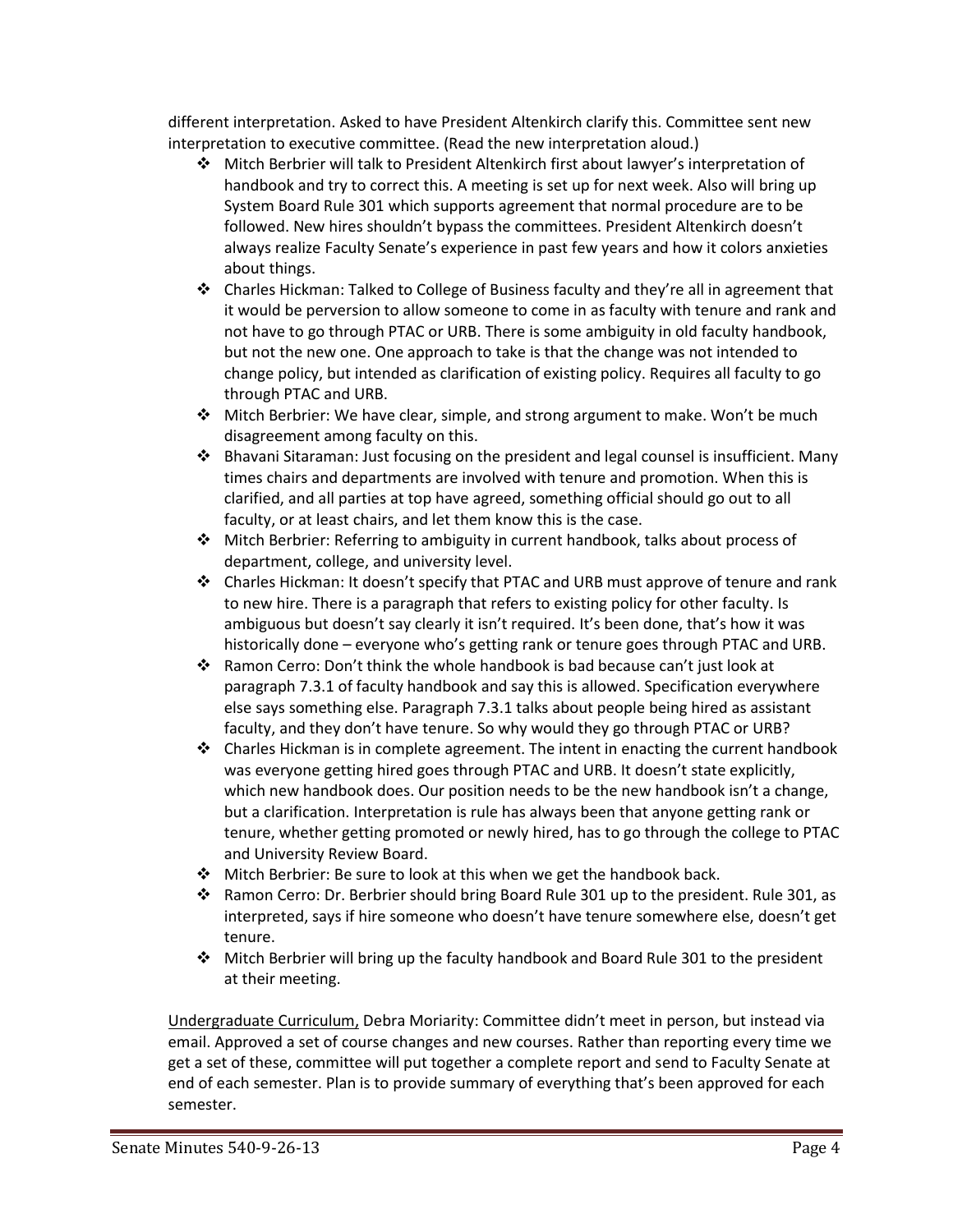Mitch Berbrier: Discussion in the Executive Committee that each committee can provide a semester report.

Finance and Resources, Charles Hickman: Budget has been approved by BOT, available on UAH website. Invited Ray Piner to come to committee meeting scheduled on October 31<sup>st</sup> to talk about the budget. Questions regarding the budget from some faculty and this is a chance for us to ask those questions to Piner. Told him we would supply him with a list of questions two weeks prior to the meeting which will be discussed. If you have questions, please email to Dr. Hickman in order to provide to Piner in advance. Will report on discussion post-meeting. Research and creative experience for undergraduates – emailed Ray Vaughn. Will have a meeting on October  $8<sup>th</sup>$  to talk about funding for that program. Has already agreed to fund at last year's level, so if anyone has input please let Dr. Hickman know.

- Carmen Scholz: Running into same problem again about who is eligible. Open up for people who would use students as cheap labor… Do we want to open ourselves up to the program for that possibility?
- Richard Miller provided some background. The last few years, RCEU call for full-time university faculty which applied to tenure, tenure-track, research and clinical faculty. There has been an effort of certain staff members who want anyone with PhD to be allowed to be a mentor. Have been concerns about this over last few years. One about wanting to tie research endeavors tighter to academic departments and also that full time faculty have long term stake in success and quality of RCEU program where post-doc or adjunct, the more transient faculty, doesn't have stake. Simple solution for agreement last year was that anyone who wasn't full time faculty would have to have a primary mentor who was a full time faculty member, as a co-mentor, so some linkage there. Don't understand why this is coming up again because it as a workable solution last year.
- James Baird: Regarding the Finance meeting, time and place for that?
- Charles Hickman: October 31<sup>st</sup> is the budget meeting. No place yet, 12:45 time- if you want to attend let Dr. Hickman know. October 8th is meeting regarding the Research and Creative Experience, can't remember the exact time for the meeting.
- Mitch Berbrier: Anyone want to build on Dr. Miller's point? Or have a different view?
- Charles Hickman: Dr. Vaughn's response to request for meeting said he thought it was important that research faculty be able to participate. Dr. Hickman assumes research faculty meant research, not simply anyone with PhD.
- $\div$  Richard Miller: There are other staff people in office who want it to be anyone with PhD.
- Carmen Scholz: Dr. Vaughn and his staff are talking about every center member have PhD. Those are usually staff scientists. We are fearful that education falls by the wayside if open itself up.
- Mitch Berbrier: Will keep posted on this. That's what the meeting is about this. Dr. Vogler shares Dr. Scholz's views on this.

Undergraduate Scholastic Affairs, James Blackmon: No report.

Faculty and Student Development, Fan Tseng: Working on Lecturer Ladder. Looked at several policies from other universities and we are reviewing them. Handout is in the meeting packet that summarized what has been found so far. Very general description of them. Committee will meet again on October  $10^{th}$ . Hope to get it worked out then.

\* Ramon Cerro: What committee of the Senate does department realignments fall under?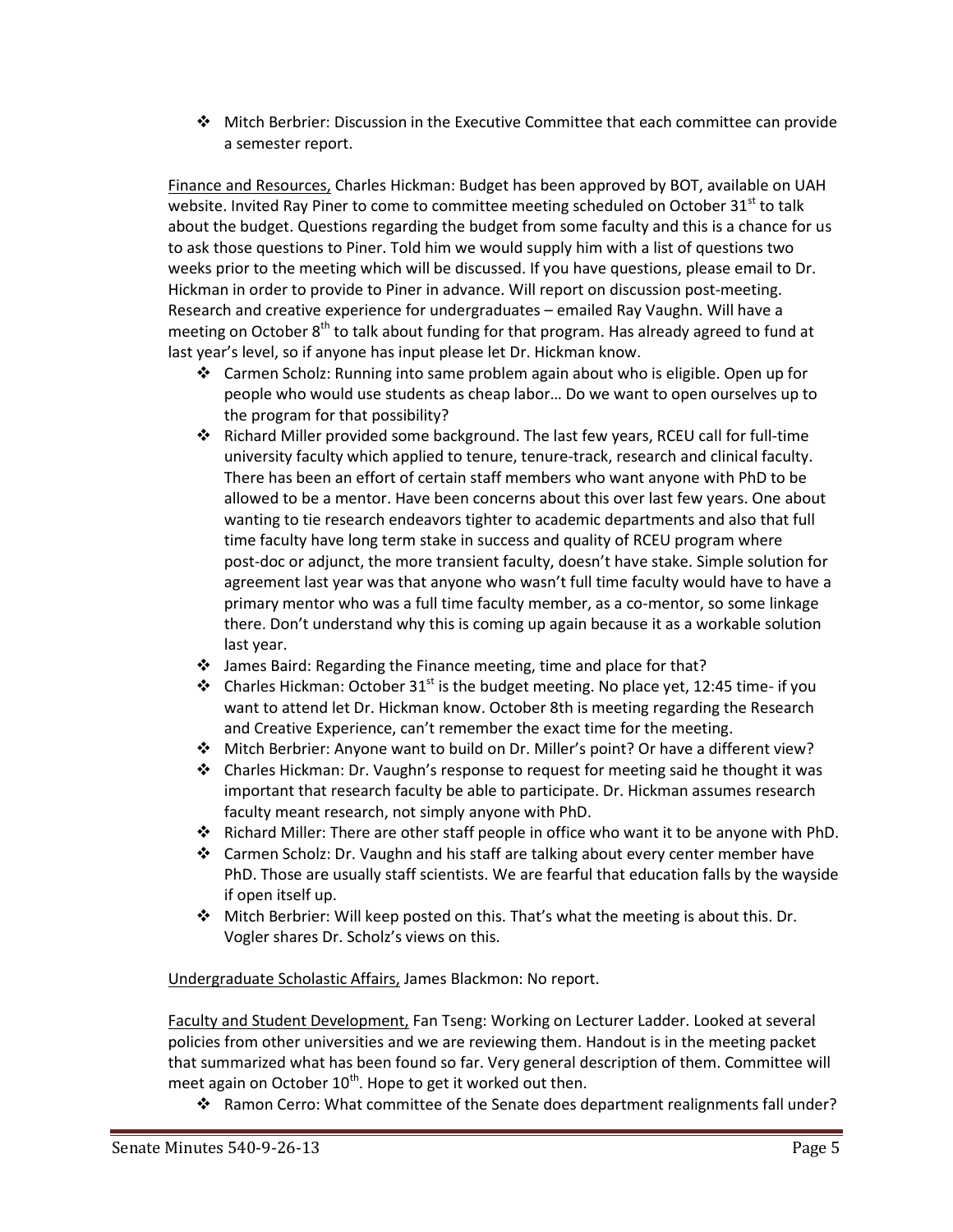- Mitch Berbrier: Will need to go back to appendix of faculty handbook and look. Dr. Newman?
- Tim Newman: Will look at committee descriptions to see. Don't think it's laid out clearly. Doesn't remember finding anything pointing to specific committee.
- Mitch Berbrier: Governance and Operations is also beginning to look at restructuring of the committees. Dr. Bitzer already has information from other UA schools. If you have thoughts like that, forward to Dr. Bitzer and ask for specific committee which has responsibilities for certain things.
- Ramon Cerro: In main policies of AAUP, one states that in every realignment, the faculty must participate. Have already seen one realignment recently that was not brought to senate except for announcement. Rumors of another realignment going on and ask for Faculty Senate's participation.
- Tim Newman: Looked up answer to Dr. Cerro's first question. The Undergraduate Curriculum Committee is tasked with initiating and reviewing any proposed changes affecting programs, basic degree requirements, and creation or elimination of academic programs. Personnel Committee is tasked with any faculty issues related to termination or discontinuation of.
- ◆ Mitch Berbrier: Therefore, go to one of those two committees.
- Ramon Cerro thinks the president should know about any realignment rumors going on regarding these issues.
- $\div$  Debra Moriarity: Need to be careful that programs and departments are not synonymous. If talking about a department realignment there are multiple factors to that meaning several committees would be involved. For program changes, the Undergraduate Curriculum Committee is clearly defined. If department realignment is also going to affects existing programs or bring in new programs, it goes through Undergraduate Curriculum Committee. For changes in those programs, would have to look at impact on Personnel, Scholastic Affairs would have to look at its impact on academic environment relative to undergraduate students.
- $\cdot \cdot$  Tim Newman: One more piece to Undergraduate Curriculum Committee's portfolio they're to collect information and report about academic programs being planned including new degree programs, departments, majors, minors, and degree program options. Don't have to be part of approval process, but do have a reporting and investigation rule regarding any changes to departments.
- Mitch Berbrier asked Richard Miller if he spoke to the president about concerns regarding this last year.
- Richard Miller: Yes I did
- Ramon Cerro: Personnel Committee definitely involved if any terminations or dismissals of tenure. When it comes to realignment of programs or departments, he was unsure.
- $\triangle$  Richard Miller: The president asked him last year if he thought split should be brought before senate (referring to the physics/space science split). Dr. Miller said absolutely. Didn't describe specifically going to committees because it didn't go to that point. It was at end of academic year, and asked for summer meeting to present that. Dr. Cerro is correct, it was just an announcement though. In principle that was a problem. Number of reviews that Dr. Moriarity mentioned should have been done
- $\triangle$  Mitch Berbrier: So his goal in speaking to the president is to prevent this from being done again.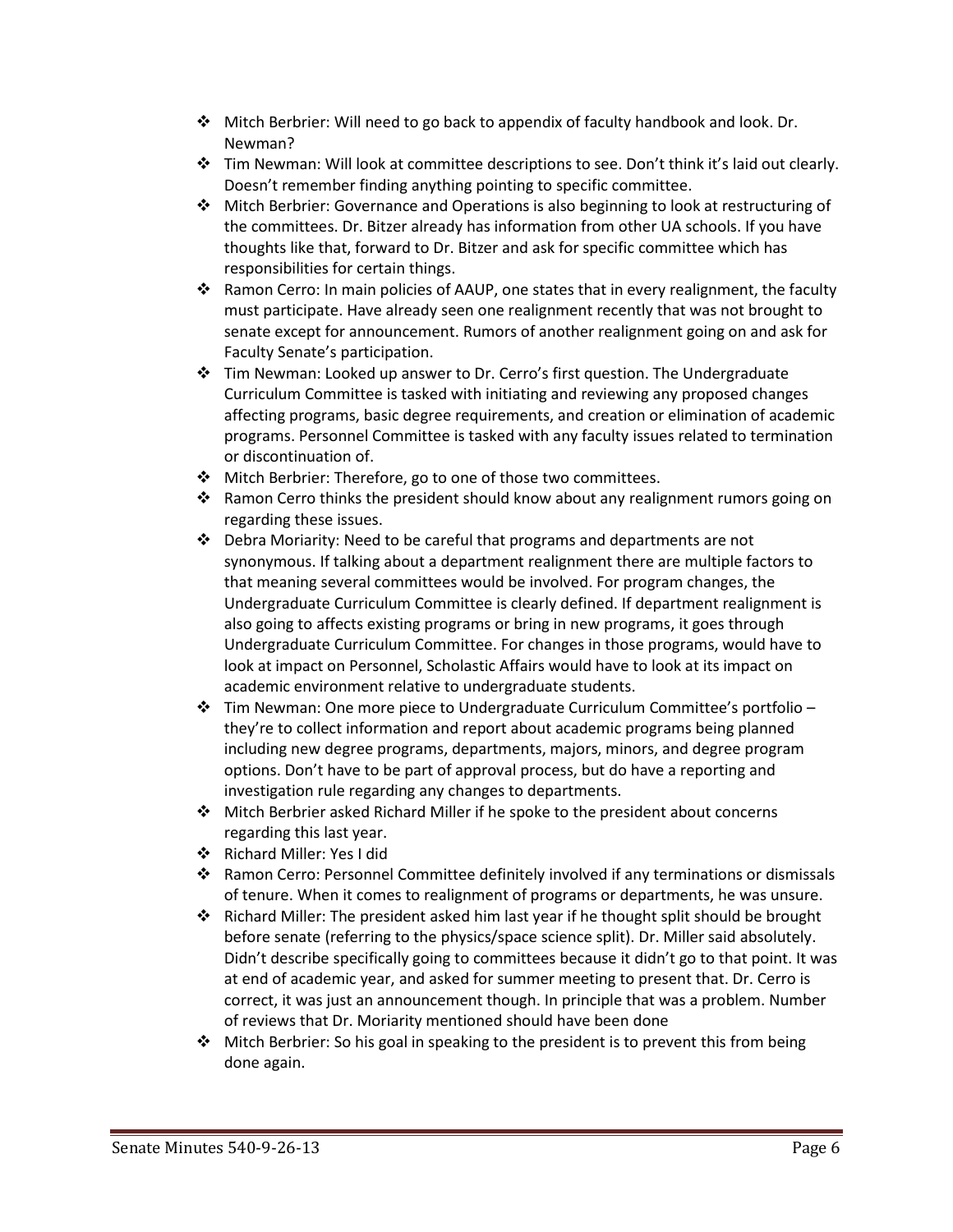- Andree Reeves: When we consider widespread realignment of units, that would be a special ad hoc committee selected by the Faculty Senate. It didn't go to any other committees specifically.
- $\div$  Tim Newman: When that committee met, we proposed that the university have a policy on realignment. Committee brought forward two bills that passed the Faculty Senate overwhelmingly. If it had been accepted by administration, it would have brought UAH in line with sister institutions. AAUP says every institution is supposed to have a policy that is crafted with faculty. UAH board has such a rule as well. Other institutions in system have done that, and on faculty side, we attempted to do that three years ago but it was rejected. This needs to get back on the radar – ought to have a policy. There are gaps in bylaws, tried in past to change. Let's try it again.

#### **Officer Reports:**

Ombuds Deborah Heikes: No report.

Parliamentarian Tim Newman: No report

Past-President Richard Miller: No report

#### President-Elect Wai Mok

Attended BOT meeting in Tuscaloosa on behalf of Dr. Berbrier. Report is in Executive Committee report. One thing that caught his attention was enrollment in Tuscaloosa increased which puts pressure on UAH. Thinks the 120 hours is where this is coming from.

#### President Mitch Berbrier

Faculty Senate webpages are being updated, but there is limited capacity. Faculty handbook is now on welcome page. We can't change menu items, must go through IT to do that. Calendar is up to date. Membership is up to date. Suggestions – email Kala at facsen@uah.edu.

Shepherd Bend mine – there is land owned by Tuscaloosa UA near Birmingham. An individual named Drummond wants to mine coal on land. He has received some permits through department of environmental management but not all permits. Began five years ago. Environmental impact studies done. Certain individuals became concerned about impact of mining on quality of water. Warrior river – water source for low income African American community. There is a concern on quality of water and the effect of mining. Trying to get UA system and University of Alabama to input. Dr. Hickman knows permit specifics. UA faculty senate and UAB faculty senate, along with SGAs from all, have signed on to documents requiring and requesting the system (and chancellor) to clarify stance on this. And to not allow mining. Or to make process transparent on permits. UAH last ones to get involved. Asked to provide support for other groups. This is a bigger concern on Tuscaloosa campus and on Birmingham campus since the land is in Birmingham. We have now gotten involved. We didn't have much time but both faculty senates at UA Tuscaloosa and UAB got full presentations on environmental impact. Want transparency and for the process to be followed properly ; want to know details. Much discussion in background between the chancellor and President Bonner. Chancellor Witt is working hard to craft satisfying language for concerned people. Publicity should come forth in future. Goal is that people concerned with water quality – a strong card – to get it into press. Trying to play card carefully.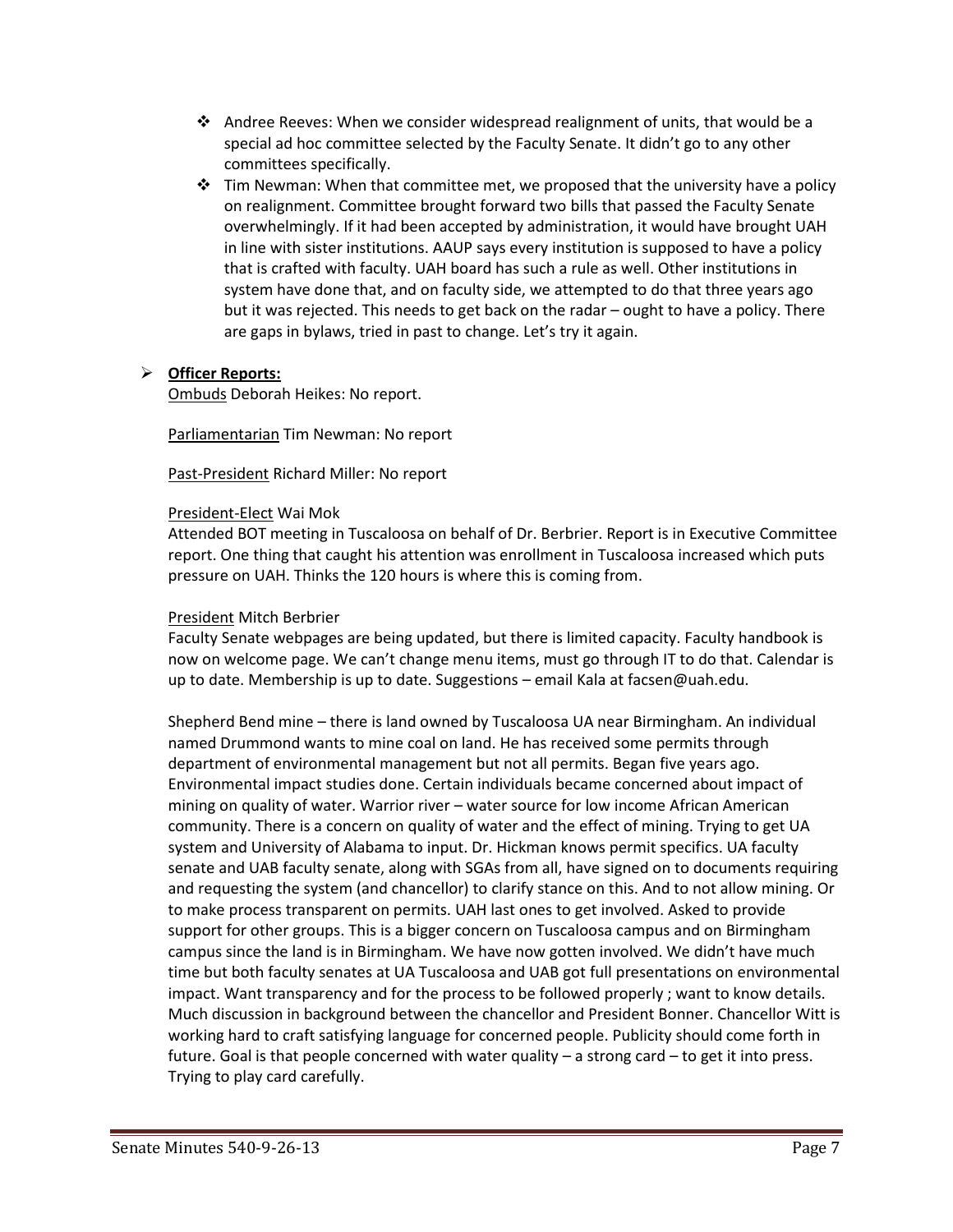- Wai Mok sat down to lunch with Chancellor Witt, other faculty senate presidents, and students from UA Tuscaloosa and UAB– Chancellor Witt made commitment to put in writing to do full investigation if UA Tuscaloosa decides to sell property. At that point in time, that's all we can do.
- Mitch Berbrier: We will see if that comes forth.
- $\cdot \cdot$  Wai Mok: Although water supply won't affect us, we should support sister institution.
- Carmen Scholz: Is UA considering selling land to mining company?
- ❖ Wai Mok: No decisions have been made.
- $\triangle$  Charles Hickman Shepherd Bend has permits to conduct mining and for the runoff. Pollution is just water runoff. Pollution control measures are in place. All available on environmental agency's website. Have appropriate permits, but don't have mining rights. So UA would have to either sell property or give rights to extract. That hasn't taken place yet. That is a BOT decision. All property of all university system ultimately belongs in a sense to BOT. They would have to approve mining rights.
- $\div$  Mitch Berbrier: That is issue people have it goes back and forth between UA and BOT.
- Charles Hickman: No mining has begun. Environmental permit expired.
- Mitch Berbrier: Will let go for now, but if issue isn't resolved, need to have someone from Birmingham come and talk to us.

Chancellor of UA would come visit with Faculty Senate on an annual basis. Sometime in the past this stopped. Want to begin invitations again. Want chancellor to come give address to faculty across campus. Will invite to one of the meetings. All Faculty Senate meetings are open to all faculty, only members can vote. Need to be sure all faculty knows they can come. Suggestions on presenting his visit? Objections, concerns? No.

BETA policy is still with president. Supposed to get back several months ago, in recent email he said he's been busy, apologizes and promises to get to us in October. Behavioral Evaluation and Threat Assessment. Lack of clarity about policy and how committee works. Working on for18 months now.

- Ramon Cerro: Policy was started two to three years ago, but never went to senate. But policy affects every employee and student on university. Revision began, chaired by Dr. Wren. Revision went to the president in spring semester. Waiting on it now.
- **Peggy Hays**: Fitness helps you learn. Tried to get something on university website (unsuccessful) so brought to Faculty Senate to announce. Tennessee Senior Stars Women's Softball Team earned their way to the Senior Olympics and won a Gold Medal in their division. Age is at least 55 years to be in the Senior Olympics. Olympics in Cleveland, OH. Next one will be in Minneapolis, Minnesota.
- Chris Allport **motions to adjourn**. Andree Reeves seconds the motion. Ayes carried the motion.

Faculty Senate Meeting # 540 adjourned September 26, 2013, 1:55 P.M.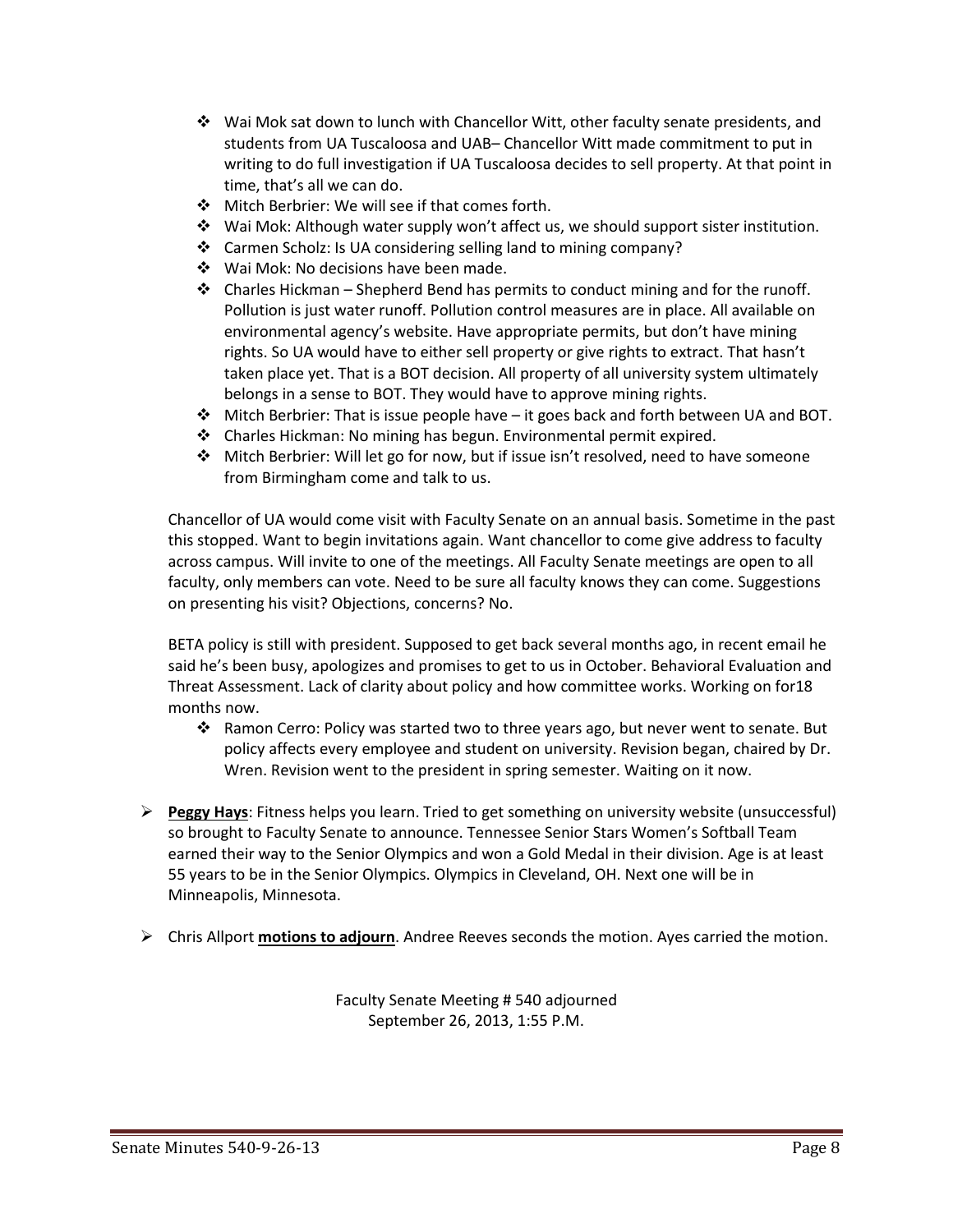Faculty Senate



#### SENATE EXECUTIVE COMMITTEE MEETING

October 17, 2013 12:45 PM in SKH 369

*Present: Mitch Berbrier, Wai Mok, Deb Heikes, Tim Newman, Richard Miller, Ramon Cerro, Peggy Hays, Jim Blackmon, Phillip Bitzer, Charles Hickman, Fan Tseng*

*Guests: Brent Wren, President Robert Altenkirch*

- $\triangleright$  Mitch Berbrier called meeting to order at 12:45pm
- $\triangleright$  Report from President Altenkirch
	- Open up Charger Union this semester, probably November. Start moving in when semester breaks. Up and running in January. Stuff will be moved out of University Center and move to Charger Union.
	- Previously there was a plan years ago to renovate Madison Hall. So administrative offices in Madison Hall moved here [to SKH] because idea that it was going to be renovated. Never happened due to financial reasons. This is opportune time to do that, by vacating parts of university center and parts of Wilson Hall because Charger Hospital is moving from Wilson Hall to new nursing building expansion. It's not cost effective to renovate Madison Hall. Costs more to renovate than to tear down and build new building. This gives a chance to improve visual appearance of building.
		- o Tim Newman: Are we going to run into any political problems? Because it was donated by citizens of county.
		- o President: No, not with Madison Hall.
		- o Tim Newman: Is the community group still active that gave us trouble years ago?
		- o President: It's the committee that the mayor set up. At the April board meeting, there was a meeting of that committee and Paul Bryant and President Altenkirch and several others were there, and the only question asked was why wasn't there a prayer before scholarship? Got Dale Strong, Madison County Committee Chairman, to come to meeting.

October 9 was the meeting of Presidential Advisement group. We need to tear Madison Hall down and rebuild.

- HURON recommendations. Makes sense to consolidate all of the "student facing services" into one place at Madison Hall (visitors center, enrollment services, recruiting, financial aid, etc.).
	- o Mitch Berbrier: Wasn't Charger Central supposed to be that at some point?
	- o President Altenkirch: Yes.

Idea is to focus first couple floors on that and put administration on upper floor. (Principles Handout, see Appendix A to these minutes)

Preliminary plan that lays out movement. Principles are to demolish Madison Hall and rebuild by 2016. Use University center and Wilson as swing space to facilitate vacation of Madison Hall. Consolidate all "student facing services" in one place at Madison Hall.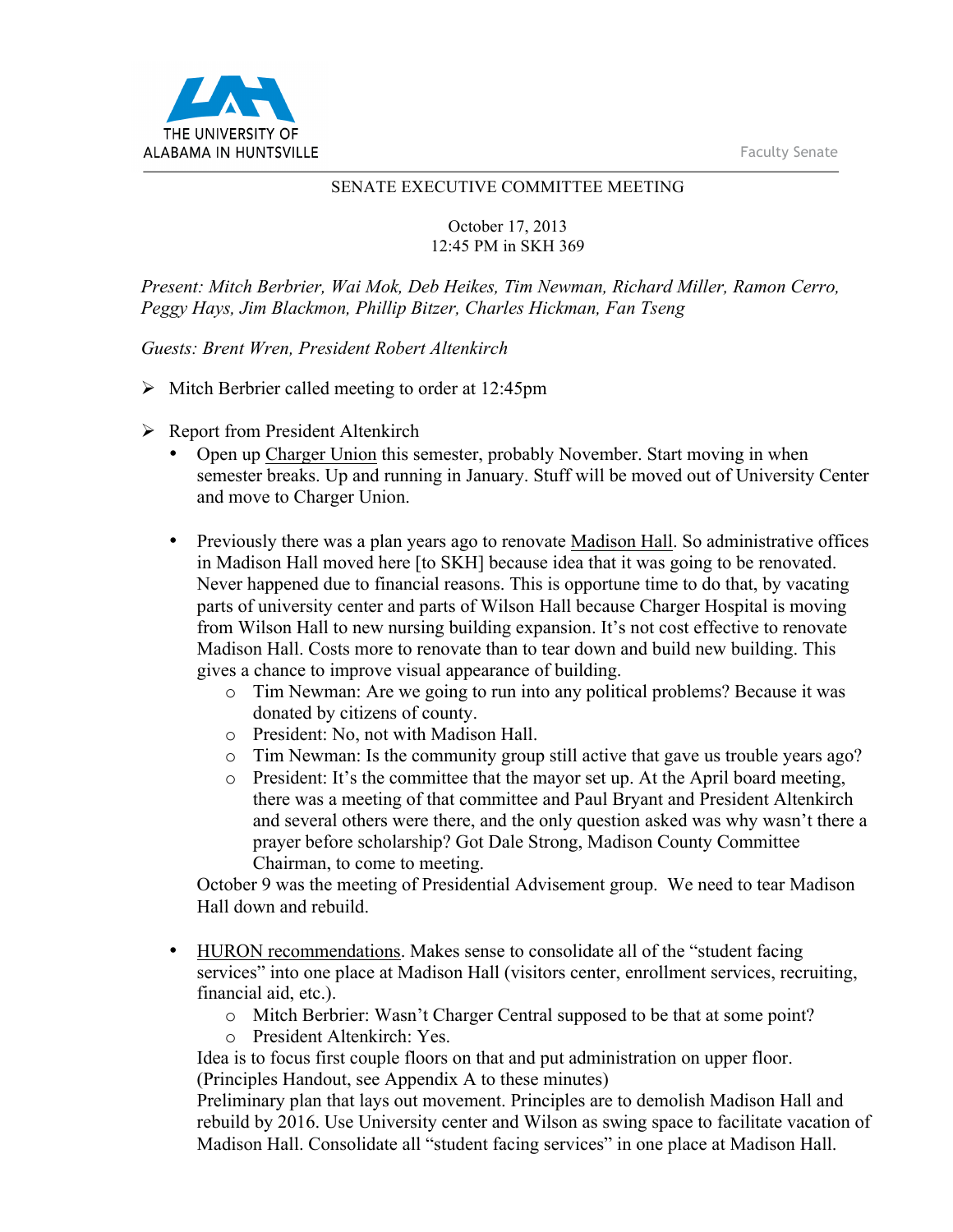Locate administrative functions centrally on campus, east of Sparkman. Minimize number of moves made, some people will have to move out of Madison temporarily and then move back. Minimize renovation expenses – anything over 750,000 goes to the board. If it goes to board, it moves slowly because it goes through four steps. If a unit moves, just because it has "x square feet" now doesn't mean will have "x square feet" tomorrow. There are standards on office space and conference rooms, etc. Locate the two health centers into same building, not in same place, but in same building, so staff can share equipment, storage, etc. Questions?

- o Ramon Cerro: On top of first page, are we going to move enrollment services out of engineering building?
- o President Altenkirch: Yes. June 14.
- o Ramon Cerro: Are there any plans for that space?
- o President Altenkirch: Whatever engineering plans for it. That space becomes part of engineering. There is some engineering stuff in Madison Hall (Dr. Wren clarifies: "senior design groups") will have to go to Engineering Building and Engineering will have to figure that out.

First page is by current building location. Second page of handout (explains) dark lines are entities that have to move twice. For example, counseling center in Madison will move to University Center and then move back to Madison. Go to next page, it is by programs, same data, but organized by programs. First is AACOE (Army), plan is to move army to University Center in the bookstore location. They need a good size space and University Center is connected to Bell Center. Madison isn't a good location for them. Other reason is because University Center is supposed to be thought of as training and continuing education center. Don't want visitors and prospective students coming to campus trying to find this space. Continuing Ed and Army is okay with this.

o Richard Miller: Is there a naming opportunity for University Center?

o President Altenkirch: Always a naming opportunity.

First step in the process is for the board to entertain resolution to renovate the bookstore in University Center to accommodate the Army. The Army is helping to pay for it because they like that location. If there is an Army presence in training and continuing education center, most of people in there will be adults and won't be upset to see people in camouflage. Prospective students and/or parents might think something if people walking around in camouflage. Also will make separate entrance for Army, so they won't have to enter front door. They don't eat in University Center, they eat in Bevill Center. Army will be located in bottom space with separate entrance so people can't see them entering/exiting.

The next page is sorted by temporary locations. Shows everyone who will have to move twice.

Last page shows the steady state after Madison Hall is built. University Center is the training, conference, continuing education center. Madison Hall is "student facing services" and administration. Shelby King will have some administrative offices in it. Wilson Hall, the third floor becomes the clinics. Reason being is it is cost effective because it is almost setup already. Can separate into two clinics. The first and second floor is prime classroom space. So those floors become available for classroom expansion and offices space when continuing education moves out. So the clinics go on third floor. Downside is have to ride elevator.

- o Tim Newman: Is the student clinic still on second floor of UC?
- o Yes
- o President Altenkirch: The third floor becomes the clinic, continuing education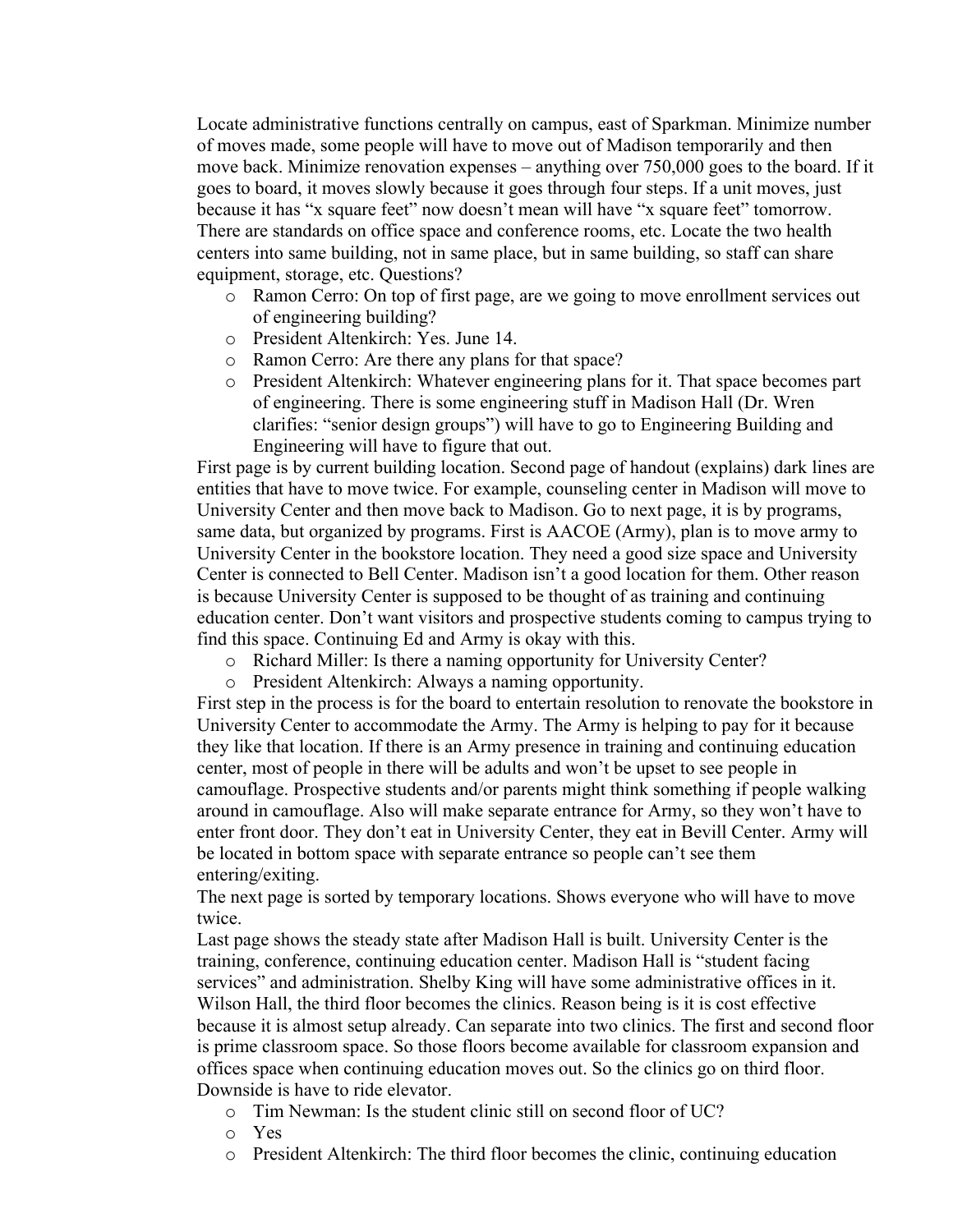space available for classroom expansion and offices. There are no details on this yet.

- o Fan Tseng: What about the staff clinic?
- o President Altenkirch: It's on the third floor of Wilson Hall.
- o Brent Wren: That's a fairly quick move of faculty portion. Once nursing building is complete and the hospital goes over to nursing, that frees up that portion which can be used for faculty clinic space. Student clinic comes over to join in 2016.
- o President Altenkirch: In nursing, when expansion space is gone, movement from old space to expansion space and some over to Wilson Hall. Old space renovated, then move back to Wilson Hall.
- o Peggy Hays: Nursing has own enrollment services.
- o President Altenkirch: Nursing enrollment services stays. When referring to enrollment services, he means recruiting freshmen.

Also a movement of pre-professional advising from Morton to Madison, and pre-health will move from Shelby to Madison.

- o Question, "How are we going to pay for it?" was asked.
- o President Altenkirch: Company/firm that does bond sales is doing analysis to look at bonding capacity to see if we can do this with bonds. Or if we should do it out of the fund balance.
- o Richard Miller: Pros and cons?
- o President Altenkirch: The debt service is a recurring expenditure that costs money, but can pay it off. The fund balance gets depleted by 20 million, but there is scrutiny on this balance. Using some of the fund balance for this, he thinks the board would be fine with. It's really an investment to help recruit students.
- o Richard Miller: Will have to go through, for Madison Hall component, start going through board steps now?
- o President Altenkirch: Stage1, stage 2, stage 3, stage 4. Sometimes can collapse two of them into one. Resolution has been submitted for the Army. First piece of puzzle is the Army. Need to go to board now for this, to avoid timetable moving eight months.
- o Richard Miller: If all four steps go smoothly, that is a minimum before start process? 8 months, a year?
- o President Altenkirch: Not a year. Might be able to get this done at June meeting. It's possible.
- University Drive. Can build an entranceway on University Drive. Complications: there are light poles and utility poles, and we don't want any poles there. Think can get lights moved across street, those are federal. That leaves utility poles, those are Huntsville. Talking with Huntsville about burying lines so UAH can clean it up and build entranceway. If wait to do this, probably be 2-3 years. There is good setback on the rendering, 78 feet. Setback on Sparkman is 40 feet. Facilities found out how much setback must be. Answer is 43 feet. So we can build entranceway with 43 feet. Will be same architecture as Sparkman. Can do this with poles in place. We can get that done by next fall. Then can work to move lights and bury lines after fact. Other issue with lines is, if stand in Charger Union on the second floor and look across Holmes, will see power lines. So went to city to ask about those. Can't bury them because they are high voltage distribution lines, and can't bury it because can't transfer the heat. They will work with UAH on rerouting lines, though, up University. So we have tradeoff. Get rid of lines on Holmes, but will have lines on University Drive in front of entranceway. Think it's best to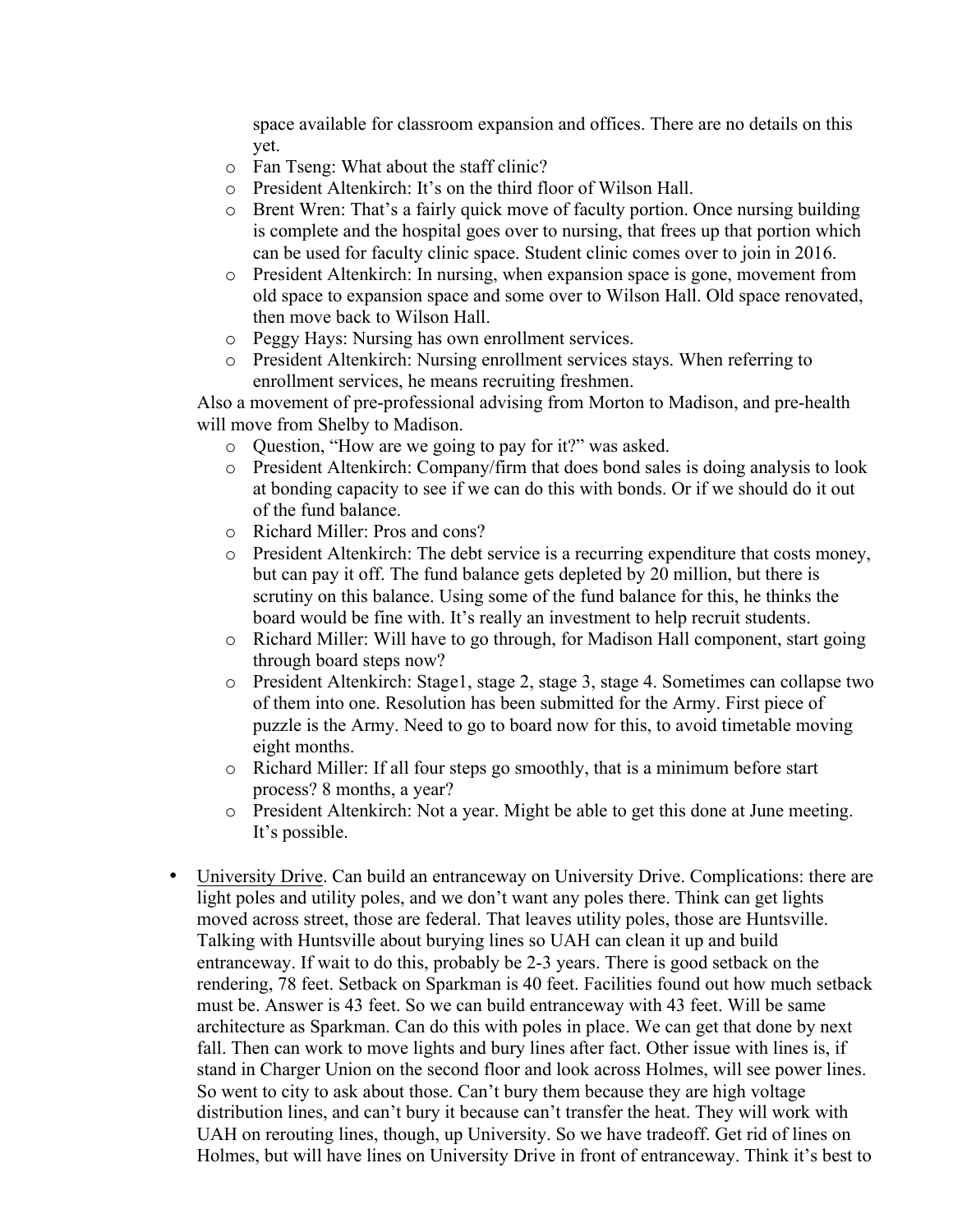build entranceway 43 feet back and be done with it because that will be done anyways. So timing-wise and strategy-wise this makes sense. Then figure out what's best thing to do with lines. He has no opinion.

- o Richard Miller The line reroutes, whichever option, that's a cost the University bares?
- o President Altenkirch: Will be a partnership on cost.
- o Richard Miller: And the light movement across street?
- o President Altenkirch: We don't know.
- o Tim Newman: Ideas how much it costs to move those lines?
- o President Altenkirch: Less than 1 million. Should count on something around there.
- o Richard Miller: Will you eventually also look to have a main entrance on east side of campus where homes are being bought?
- o President Altenkirch: That's debatable. It could be to have markers on Holmes that show where campus entrance is. Still trying to buy the two churches that are there. Did buy the house and it will be demolished this month. Churches could be tomorrow or ten years from now.
- o Mitch Berbrier: Holmes is different.
- o President Altenkirch: Will have to be poles, columns, something like that.
- Campus Signage Group. Deb Heikes is involved. Idea there is signs are faded. Other signs not good, so the whole thing needs to be fixed up.
	- o Richard Miller: Any kind of electronic component to the signage? Maybe one or two to notify students and community and staff of events on campus?
	- o President Altenkirch: If look at strategic plan, there is tactic in there about this. Committee will look at this.
- HURON enroll management consult group met with Dr. Wren, President Altenkirch, and Ray Pinner yesterday and went over preliminary final recommendations. Delivered to steering committee on 29th. Thinks it is much improved over the first go around. Interesting things: did a survey of 60 thousand prospective students, regional. (Dr. Wren: that was population invited to participate, only got about 3% of that). But for example we are 4th most recognized institution in the state. This is pretty good news. Much ahead of everyone else. There is a gap between UAH and UAB, which we should try to close. They also posed anonymously as prospective students to see what kind of responses from competition. They said responses weren't very good. Not a lot of follow up.
	- o Tim Newman: Tuscaloosa is superb about follow up.
	- o President Altenkirch: Not HURON's experience. It doesn't show that. They looked at websites. Thought Tuscaloosa was good, didn't' think too much of others. Gone through a lot of statistics on projecting High School graduation, where we should be recruiting that we aren't now, and we aren't capturing good market.
	- o Brent Wren: This is regional. Drew from lists we buy and got names from college board that we aren't part of. They did it as a research group, didn't identify us at all. Unaided recall situation.
	- o President Altenkirch: So respondent didn't know we were involved. They will finish up recommendations after that meeting and we will look at and pick out ones that have biggest impact.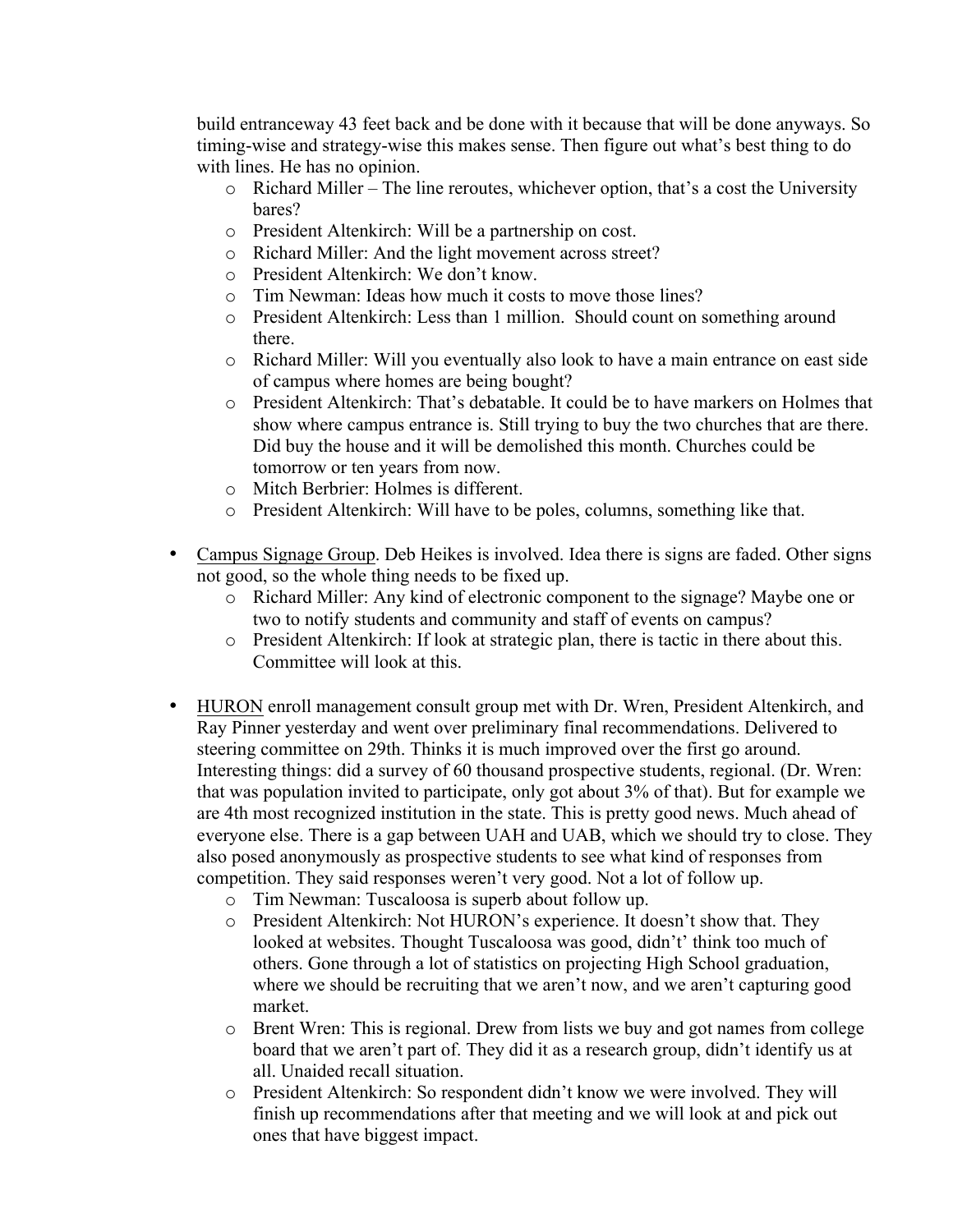- Website redesign. Has developed an architectural structure so what might appear on front page as buttons, and what's under buttons and how the search structure goes, what will be very prominent will be opportunity for prospective student to apply, and not have to go through hits. So structure is laid out, and we have to do a lot of cleaning up because there is a lot of stuff on website that is junk. Also in process of migrating business related activities to chargernet so public side is public information. Will see this happen over time. Those are two different architectures. Chargernet is standard Sunguard system. This website is different system. People who maintain public site are not same people who maintain chargernet site. Staff won't be able to put stuff on chargernet. Have to go to IT and they will do it. Whatever they're using to design carries over to mobile site. If want an example, go to Yale engineering and applied science website, on phone and on computer. The organization is different, that's all. So that's on track.
- GER revision group is running. Three points that should be folded into this. One is scores used for AP credit, so we don't put ourselves in position not to be competitive with competitors. Being worked on. Transfer credit- if someone is awarded credit at other institution, he doesn't think we should take it away from them. He's seen it happen. Then co-op. One of HURON's recommendations, he agrees with, is that there is no incentive for student to sign up for co-op. They don't need to, so they don't. When they don't it, it is disorganized. When look at competition, they do give credit for co-op experience. He's not sure if this is in GER, but somehow we need to figure out how to divide credit for it to keep it organized.
	- o Mitch Berbrier: Believes there's a legal issue that can't simultaneously give students a paid job and credit for it. Is that part of the issue? That's what he was told when he met with coo-op department.
	- o Brent Wren: Historical practice we followed where co-ops were paid, but no credit and internships were opposite. Those lines are blurred over the years.
	- o Mitch Berbrier: So it's not a rule, just something we did.
	- o Brent Wren: The AGSC articulation agreement has the five areas; most of what we are working on in GER falls in areas one through four. Area five, pre-professional, is where we would need to put co-op, won't fall under areas one through four.
	- o Richard Miller: Regarding GER, recently in his department they were told that they are being told they need to get down to 120 hours. He tried to clarify this in last meeting, and has heard this in other places as well. The answer Dr. Wren gave last time was right on, looked at it and there is no mandate to do that. Dr. Miller doesn't think that information is trickling down. When certain people hear that, they get a little bent out of shape because they aren't getting same information.
	- o Brent Wren: There is no mandate to go to 120 anywhere, but competitively it might make sense for some programs to think about this. Only thing they've instructed is nothing over 128. No one has said anything to push for 120.
	- o President Altenkirch: That's right.
	- o Tim Newman: Department chairs think the president is pushing for 120 so might want to correct that.
	- o President Altenkirch: 128 is 16 hours per semester on average and that's what we want to see, because that's a reasonable load.
	- o Richard Miller thinks it's important to recognize that this message is getting lost somewhere.
	- o Brent Wren: Word spreads across the campus. It's not true that we must only accept 60 hours of credit, if just one program goes to 20.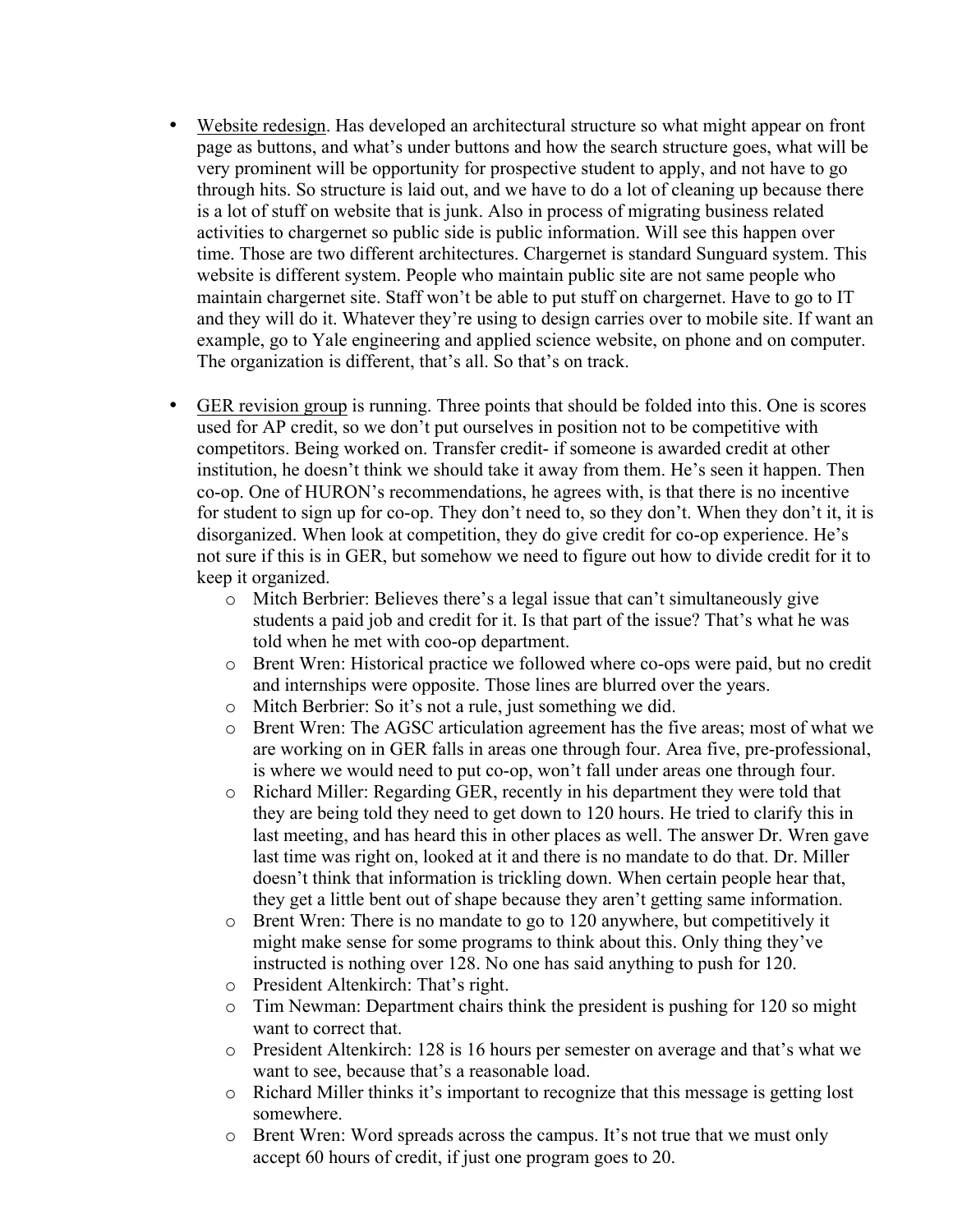- o President Altenkirch: Maybe I should clarify with Deans. I will do that. That is a good point.
- Another thing that HURON suggests, the President agrees with this, is to go to block tuition from 12 hours to some number. Tuscaloosa and Auburn do this, Birmingham does not. Challenge there is and idea is to push a student who is taking 12 hours to get to full time so they get financial aid, to push to take another course to help graduation statistics. The challenge there is to take existing enrollment and look at distribution of how many students take how many hours and try to take revenue and hold it constant and come up with scheme for block tuition to give you same revenue, and it's trouble. Have to pump up tuition and might drive students away. Then don't know what will happen to that class later on. Freezing hours in time, if frozen this way need to know how to maintain the same revenue, but if change the model, students will adjust and might come up with more revenue, but if change the model, might come up with more revenue. Looked at last spring but ran out of time. Word "cognate" we got rid of.
	- o Brent Wren: Correct. Don't know if it's gone to all the department chairs and faculty within departments, but have made change to move away from cognate. It had good intentions to refer to interdisciplinary minors, but reality is no difference between cognate and minor. So made decision at Deans counsel to get rid of word "cognate" and instead label everything as a minor. Went through process to eradicate word from website, and materials.
	- o Mitch Berbrier: So it's now called a minor, just minor?
	- o Brent Wren: Yes, just a minor.
	- o Tim Newman: Another miss-information going around by some administrative saying no longer have minors.
	- o Brent Wren: That's not true. Will try to correct that.
	- o President Altenkirch: Cognate was confusing to college student.
	- o Mitch Berbrier: Advising handbook used to use had different definition for minor and cognate. None of cognates fit that.
	- o Brent Wren: We lost original intent somewhere along the way.
- Retirement option plan. Released handful of positions. Another wave will come out after Deans meeting. Largest retirement wave will be next June, so we want to pile money up to pay out incentive and then start recruiting process. Have positions in Aerospace and Systems, Gaming and Entertaining Arts, and Biotechnology. Some positions need to be filled for curriculum delivery reasons. So far, it is doing what was intended to do. Second wave should do the same thing.
- November board meeting. Only one thing on agenda, it is the army renovation in University Center.
- Ray Pinner's title has changed to Senior Vice President for Finance and Administration. Board is favorable to doing this. He made that change.
- System hired Joe Bonner, congressman who resigned, to replace Bill Jones, who was the Montgomery lobbyist. Bonner is chief lobbyist. Banister is the other lobbyist. Bonner and Banister will run Montgomery operation.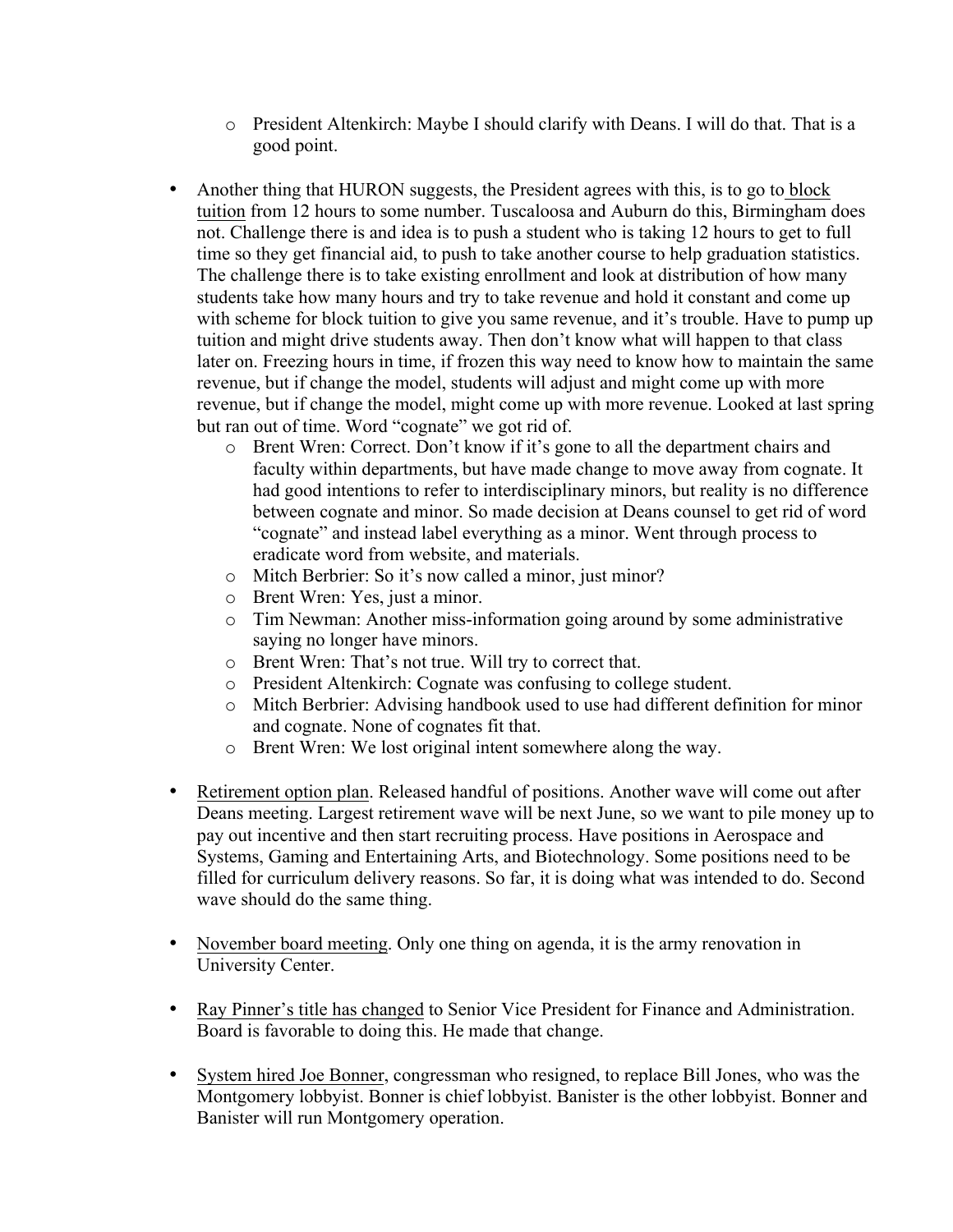- Ray Garner is somewhat linked to office, we pulled him back some so his focus is more local, on local elected officials. His title, though his job hasn't changed, has changed to Chief of Staff and Director of Community Relations. Garner will go down to Montgomery as needed.
	- o Mitch Berbrier: Promotions or just name changes?
	- o President Altenkirch: Just name changes. The title is Ray Pinner's specifically, honorary more or less. His situation would be exactly the same if Senior or not Senior.
- Dean of Honors College. Dr. Wren has granted an advertisement.
	- o Brent Wren: Drafted as position announcement, the president improved it to become not just a position description but also an advertisement. Will meet next week with honors counsel to finalize it and how to launch a search - national search, internal and external. No search firm, just a committee. Honors counsel will be primary committee involved. National Collegiate Honors Counsel that advocates for Honors Colleges and Programs, they have a website for job core that can post for free. Will be a full-blown search. Asked Fay to be in touch with you if you're on honors counsel.
- Provost search is on track. Ray Vaughn said he has been scheduling interviews for October.
	- o Mitch Berbrier: We are finalizing interview questions. Supposed to be October 31st and November 1st. On-campus interviews will be mid-November
	- On track to finish before end of semester.
		- o Richard Miller: Jack announced retirement, what is status of plans for finding an interim dean or doing a national search for Dean?
		- o President Altenkirch: Waiting on announcement, and now we have it and so will start putting together search committee and will go out nationally. Not necessarily waiting on provost to be in place, will start the process right now but hopefully provost will be in place before a selection.
		- o Brent Wren: Dean Fay Raines informed her faculty that she is retiring also.
		- o Peggy Hays: Retiring June of 2014.
- Commencement is Sunday December 15th at 2:00, because of hockey game on Saturday. Can't flip arena fast enough. Platform party had been having breakfast at Embassy Suites, so what we will do is have brunch for platform party and commencement speaker and outstanding students altogether around 11:00am and then go to commencement. People who have worked on commencement, we will have a reception in conjunction with hockey game Saturday night. Commencement speaker is Tasia Malakasis, local owner of a goat cheese factory, Belle Chevre.
	- o Brent Wren: She is different from past commence speakers. She is a younger person, with degree in Liberal Arts from here in 1993. Has an interesting career path. Did communications work with technology firms, then wanted to be her own boss and have a cheese factory. Good story for students is to not follow traditional path you think will go down.
- Questions/Comments:
	- o President Altenkirch: Entrance will be shaped differently because have to move from 70 feet to 43 feet, but will be same architecture as other. Want to build it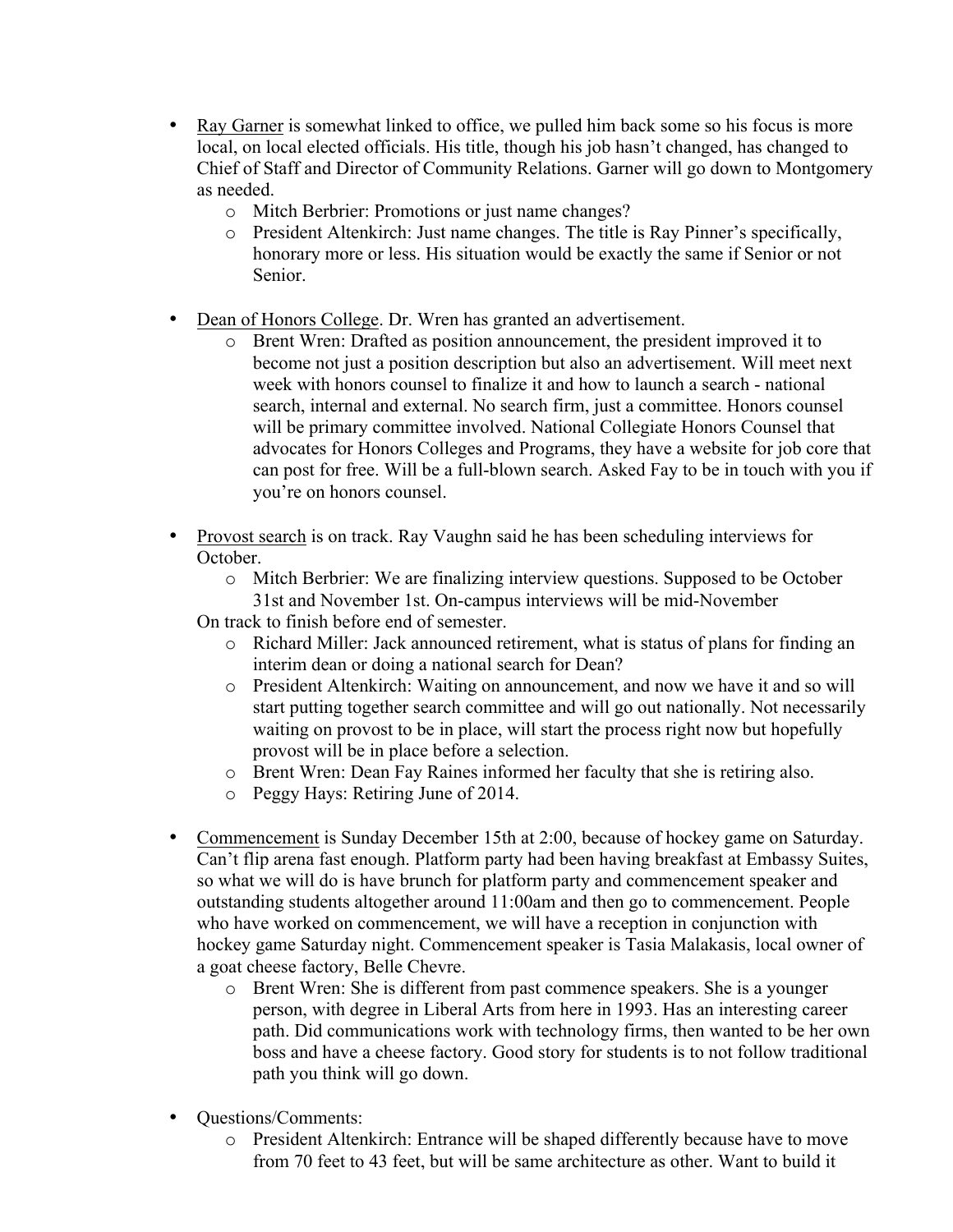soon.

- o Brent Wren: Also talked in last discussion about concrete island in the middle, to make more landscaped island.
- o Tim Newman: Could you track down what happened to Senate Resolution 11- 12/10? Titled "Cross Boundary Complaints". Senate Bill 366. Passed April 19, 2012. Did it at the administrative request. He thinks it's on Bob Rieder's desk.
- o Richard Miller: This was basically which handbook takes precedence.
- o President Altenkirch has never seen it so will look into it. President thanks everyone.
- $\triangleright$  Brent Wren notified Dr. Berbrier that the retention numbers that Dr. Wren copied him on are officially releasable now so he can share with group.
	- Retention rate year 1 to year 2 increased another 2% so at 81% this fall. Four-year graduation rate increased by 3% from 15-18%. Six-year rate increased to 48% now. All positive.
- $\triangleright$  Officer and Committee Reports
	- President-Elect Mok- Nothing
	- Past-President Miller Nothing
	- Ombudsperson Heikes Nothing
	- Parliamentarian Newman Nothing
	- Governance and Operations Bitzer Did faculty appeal elections.  $357<sup>1</sup>$  they are fine with other than minor demographical stuff. Bill appointing faculty representation. Will send minor changes.
		- o Mitch Berbrier: Need advice from Tim, Rich and others. Will turn into a bill that needs to be submitted? Has to be submitted by someone other than the President.
		- o Richard Miller: A bill is supposed to be submitted to President-Elect who delivers to President and to the Senate, the supposed to be submitted at Executive Committee and they vote to put on agenda. Can come from anyone, even committee.
		- o Tim Newman: Has that bill had first reading?
		- o Richard Miller: It was rejected by administration, is not a new bill. I wrote the original bill that was rejected.
		- o Dr. Berbrier wrote this one and sent it directly to the Governance and Operations Committee. Haven't talked about it at Executive Committee yet.
		- o Phillip Bitzer: Also working on committee restructuring.
	- Person Cerro Nothing.
	- Undergraduate Curriculum Hays (co-chair) No reports.
	- Finance and Resources Hickman Three things. RCEU and Vogler and Dr. Hickman met

 

 $1$  Details being clarified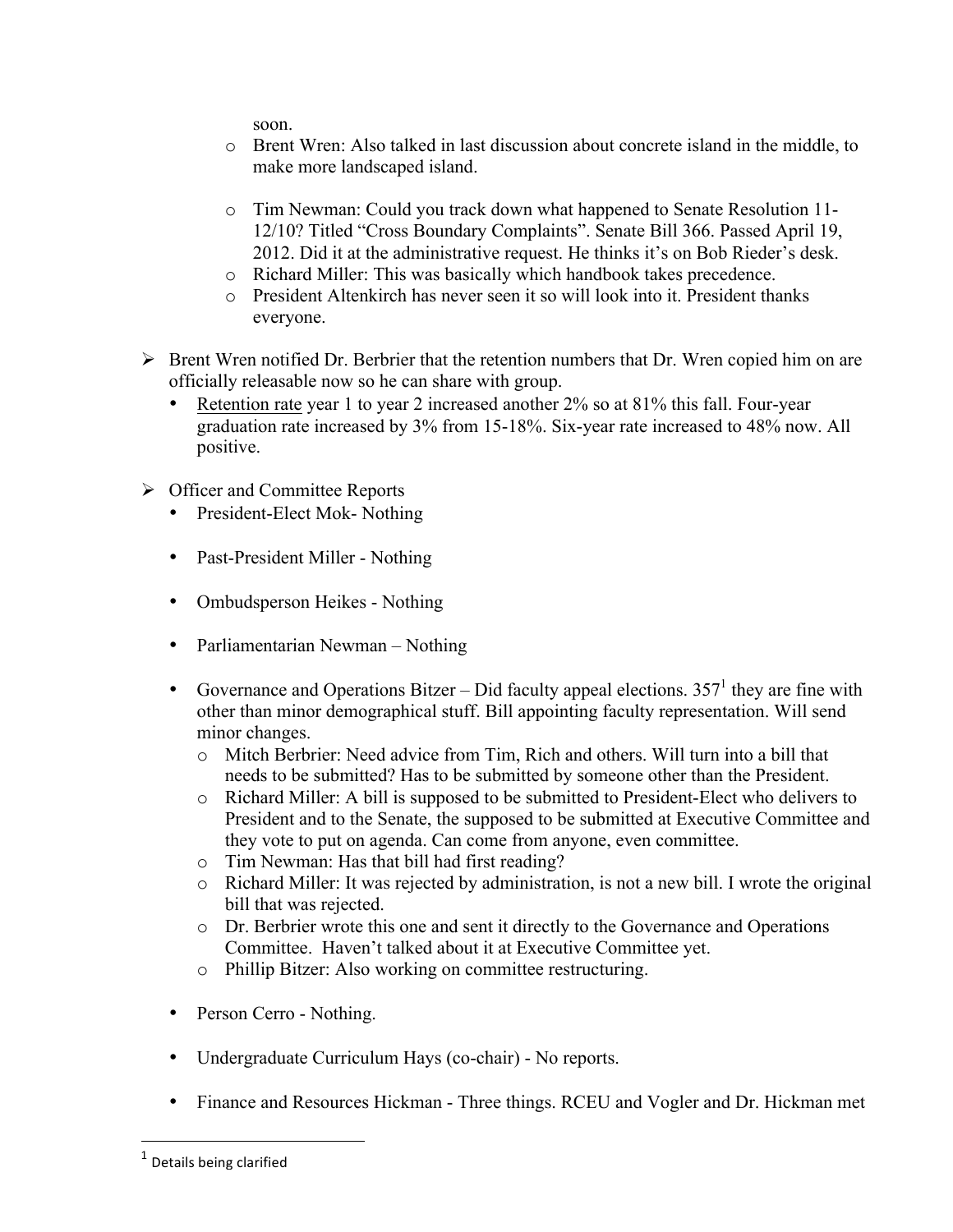with Vaughn and he agreed to continue funding, but there was objection to including research staff because they haven't been included in past. Vaughn said will give money but research staff must be included because he wants to bring research and academics together. This is the only way. Dr. Hickman has done some preparation based on last year's proposal. Academics have to predominate.

- o Richard Miller: So requirement of even co-mentorship with academic faculty was gone as well?
- o Charles Hickman: We suggested that, but Vaughn said had to be available to them. At conclusion, he sort of made committee's argument for them. Vaughn suggested that the committee could evaluate the applicants. Hickman said sure, but academics have to predominate, because it's learning for students. Vaughn said if his idea doesn't work, will consider doing differently next year. Talked with faculty at College of Business they all thought it wasn't anything to create issues over. President can overturn Vaughn's decision, but doesn't think that's worth a ruckus.
- o Mitch Berbrier: Ray wasn't completely closed to argument. He said this is a problem that might happen. At some point in the meeting, we suggested that if we do this, then need to make a more rigorous form of evaluation to make sure that those academics are there. Ray said let's do this for a year and see if any problems.
- o Richard Miller: This is example of significant turnover of administration at university level and lack of institutional memory. These opinions aren't pulled out of thin air, but based on experience and history. Respect Vaughn for his decision, but the push against is based on history.
- o Charles Hickman: Vaughn accepted that, and agrees it needs to be educational experience. But wants to include research.
- o Tim Newman: Does he understand that we have a large group of research faculty?
- o Charles Hickman: We brought up fact that research faculty had been eligible in past, but staff had not. Doesn't know the numbers so didn't raise it as a specific issue. But at the end of the day, Vaughn said this is how it will be if you want money.
- o Mitch Berbrier: This is his broader agenda he has of consolidating campus. Wants to be consistent across policies.
- o Richard Miller: Part of our rule last year was that anyone could do it as long as faculty was involved. Research staff would be research scientist, post-doc, someone who is not research Associate Professor.
- o Mitch Berbrier: Made argument about history of working with students.
- o Charles Hickman: He accepted fact that that our objection was not just to get someone to help for money, but need educational component. Downloaded printout from Department of Labor website and gave to Vaughn, it talked about being underpaid and un-paid. If un-paid, education has predominated. He ultimately said will do it for a year and see how it works out. Sent President Altenkirch an email but haven't heard back regarding funding sheet. Previous provost funded some of the program. Fund sheet shows funding sources from last year. Will follow up about this money. Bernhardt plans to file application for grant with the Space Grant Alliance and anticipates we will get money from there. Chemistry Department has Patent Fund, and they have funded chemistry. RCEU funded out of this too. Got money from someone who developed something here.
- o Mitch Berbrier: Might be some funds in other colleges
- o Charles Hickman: Yes. Continuing to work on RCEU. Pushing for Business to apply. Regarding budget – he and Dr. Berbrier attended a meeting about UAH Foundation. Have about 50 million dollars in Foundation. About 13 million dollars of that is in real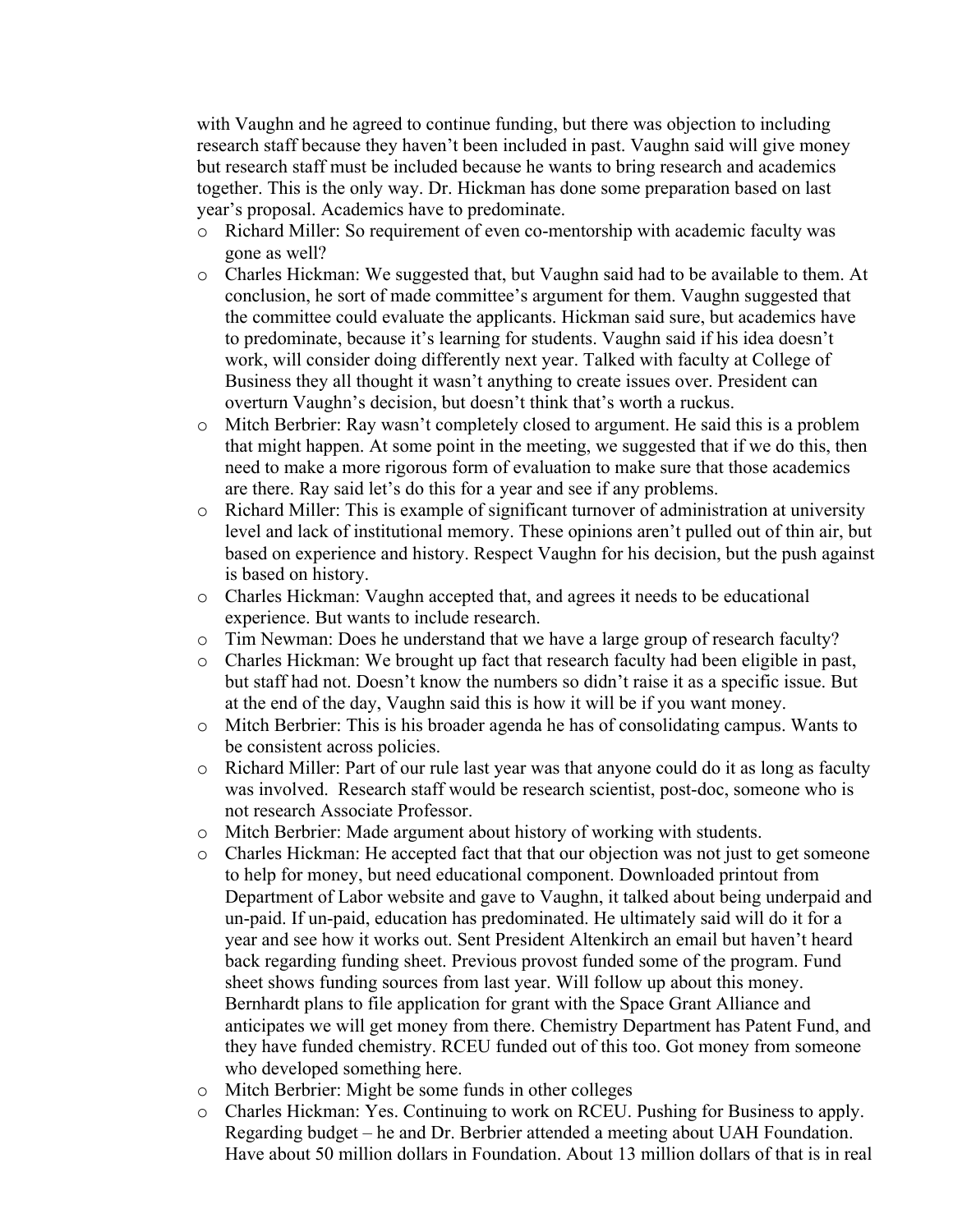estate that doesn't generate significant concerns. The whole 50 million dollars has origination in real estate that has been donated to university. Historically their functioning has been to get and sell real estate, which is where most of 50 million dollars came from. Right now, foundation is investing money in pooled Endowment Fund [for the entire UAH system], which has about 1 billion dollars, 37 million dollars is ours (out of the 50 million dollars). We withdraw 5 % of that every year. Weighted average is around 5%. \$700,000 goes to scholarships and rest goes to scholars.

- o Tim Newman: Money is being budgeted for that though.
- o Charles Hickman: Meeting scheduled for financing administration committee on October 31st at 12:45 with Ray Pinner. Solicited questions. This is for current year budget. Fiscal year ending in 2014. If you have any questions about where money is going, come to meeting if you want to attend, just let Dr. Hickman know.
- o Richard Miller: Question, not sure whose committee this belongs to. He received some questions regarding last month BPR has setup new programs one of which was 150 thousand dollars to support GRAs as long as they are working with industrial private companies. Are similar programs going to be setup for those who are doing academic research? Don't want two classes of graduate students at university and all grad student production is valuable for university, so will there be a commensurate program?
- o Charles Hickman: Will that be more appropriately addressed to Vaughn?
- o Richard Miller: I think it's Ray Vaughn. Was going to ask president about it, but perhaps a committee should. Other question, while not opposed to GRA program, but seems over last few years to be interpreted as emphasis to support companies in town, but what are those companies in turn providing for the university, other than hiring our GRAs?
- o Mitch Berbrier: Heard him say the intention was to have closer ties with them for them to help us, but it isn't a *quid pro quo* thing.
- o Richard Miller: Would like to see and understand the strategic plan for working in both directions. VPR developed new program to help support graduate student as long as graduate student spends 50% of time working at company in town.
- o Ramon Cerro: By definition graduate student has to have graduate faculty member as advisor.
- o Richard Miller: Not saying there would be no advisor, but instead of being 100% in a lab, some fraction of it is in a company.
- o Mitch Berbrier: If we can somehow get information on historical show of how money is flowing out and to whom and ask questions what has company done for us?
- o Richard Miller: Just interested in the plan, and why it appears to only move in one direction.
- Undergraduate Scholastic Blackmon No report.
	- o Question When discussing meeting with VPR, I didn't understand when he said something about they wouldn't apply anyways.
	- o Charles Hickman: He was talking about research staff. This is the RCEU, limited to undergraduates who work with someone on research and creative experience. Last year, Wai got enough money to fund every applicant. It's across disciplines. Thinks that most of applicants, and faculty and student - both have to apply together in joint application - they work full time for 12 weeks over summer and get stipend of 3,000 dollars.
	- o James Blackmon: Had really nice experience of working with students. Most of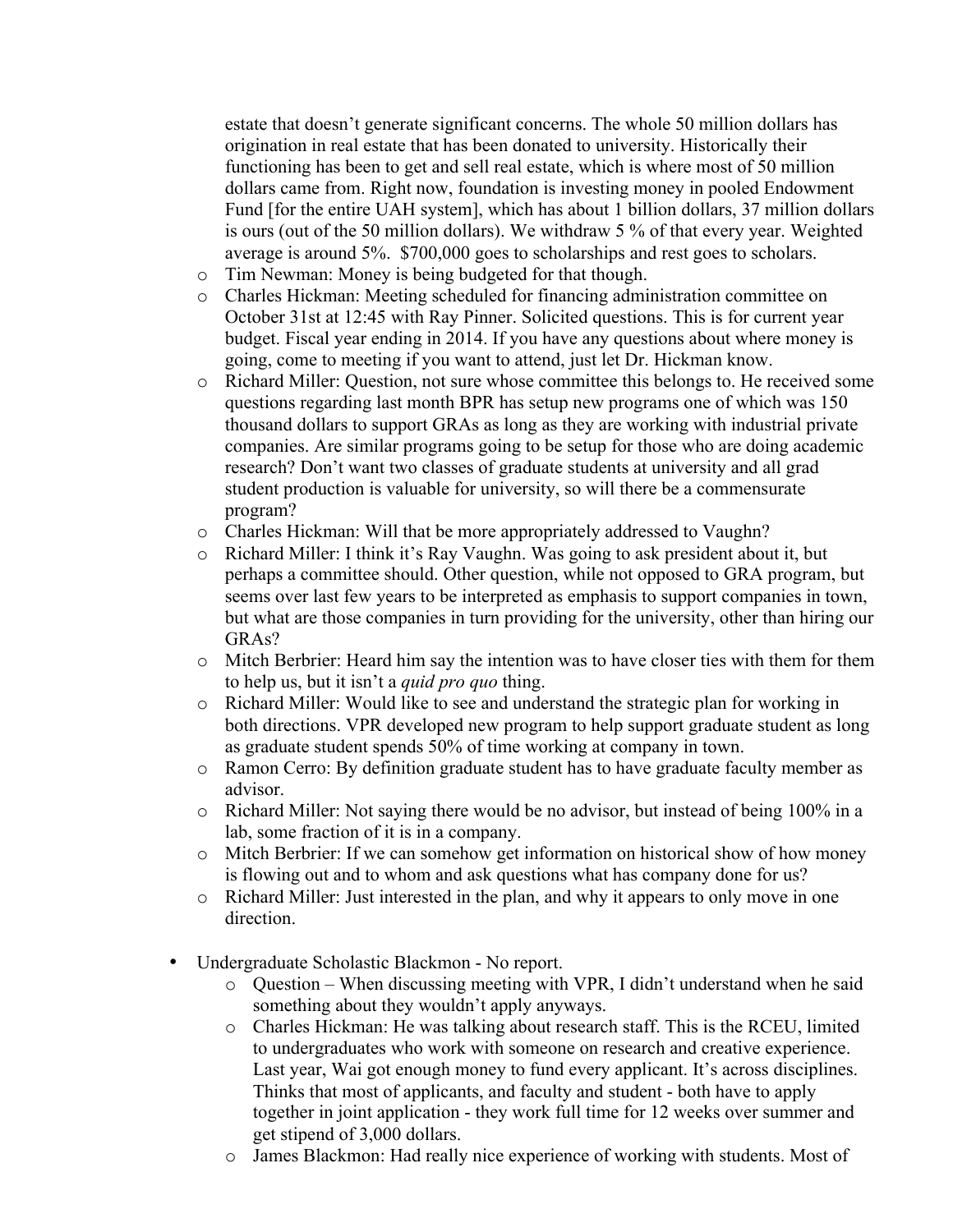the time they use it as a course. Thinks there is value there. Was Charger Renovation plan discussed?

- o Charles Hickman: It wasn't.
- Faculty and Student Develop Tseng Regarding Lecturer Ladder. Touched all of issues. Haven't come up with draft yet though because two members were not at meeting. Will meet next committee meeting. Want to ask questions for committee. One of the issues is library. Library has a need, but we don't have anything for the library.
	- o Mitch Berbrier: Have your committee meet with library about this.
	- o Fan Tseng: Other universities have library ladders, same as lecturer or separate.
- $\triangleright$  Discussion items
	- Faculty Senate Agenda Approved
	- Issue of hiring, tenure and promotion: We are about 60/40 split, with majority position policy documents as a whole clearly do indicate should include PTAC and URB.
	- 1. Objectively obvious that wording is ambiguous and subject to multiple interpretations. *Ayes carried this.*
	- 2. Good argument that long standing practice should take precedent.
		- Dr. Hickman: It's a rule of construction courts will use. Always looking for intent of persons writing laws. If ambiguous, and document doesn't provide answer go to other sources. Then look at intent of drafters and then what has been the practice. Mitch Berbrier: All agreed that past practice was to include URB and PTAC. *Ayes carried this.*
	- 3. Thinks the general agreement is that it's desirable and important to the integrity and quality of a process to include PTAC and URB. It's better for university and candidate.

*No disagreements.*

4. We do recognize that in some cases when hiring someone new, that pace of process and some details of process may be a little bit different.

Fan Tseng: Might have to use letters.

Mitch Berbrier: There's no time to necessarily wait for regular URB and regular PTAC meetings.

Tim Newman: What's happened in past is PTAC that's assembled had special meeting, and that's been done on short notice.

*No disagreements.*

- o Mitch Berbrier: That's where we are right now. We all have consensus that included PTAC and URB. President Altenkirch is open to including PTAC and URB in process. Biggest concern was timing, thinks we can start working on something to change language. His main concern was to make sure there was something officially in there, written in there, that ensured there won't be any unnecessary delays or something like that. Wants to send back to Undergraduate Curriculum Committee because of their report with new draft including time should be considered. Thinks need to be more explicit about timeline.
- o Tim Newman: Talking about a bill or handbook?
- o Mitch Berbrier: To change the handbook, don't we need a bill?
- o Tim Newman: On the handbook, first step should be let's look at what that revision has in it that's been sent forward because it might be more clear.
- o Charles Hickman: The handbook does refer to procedure for internal candidates.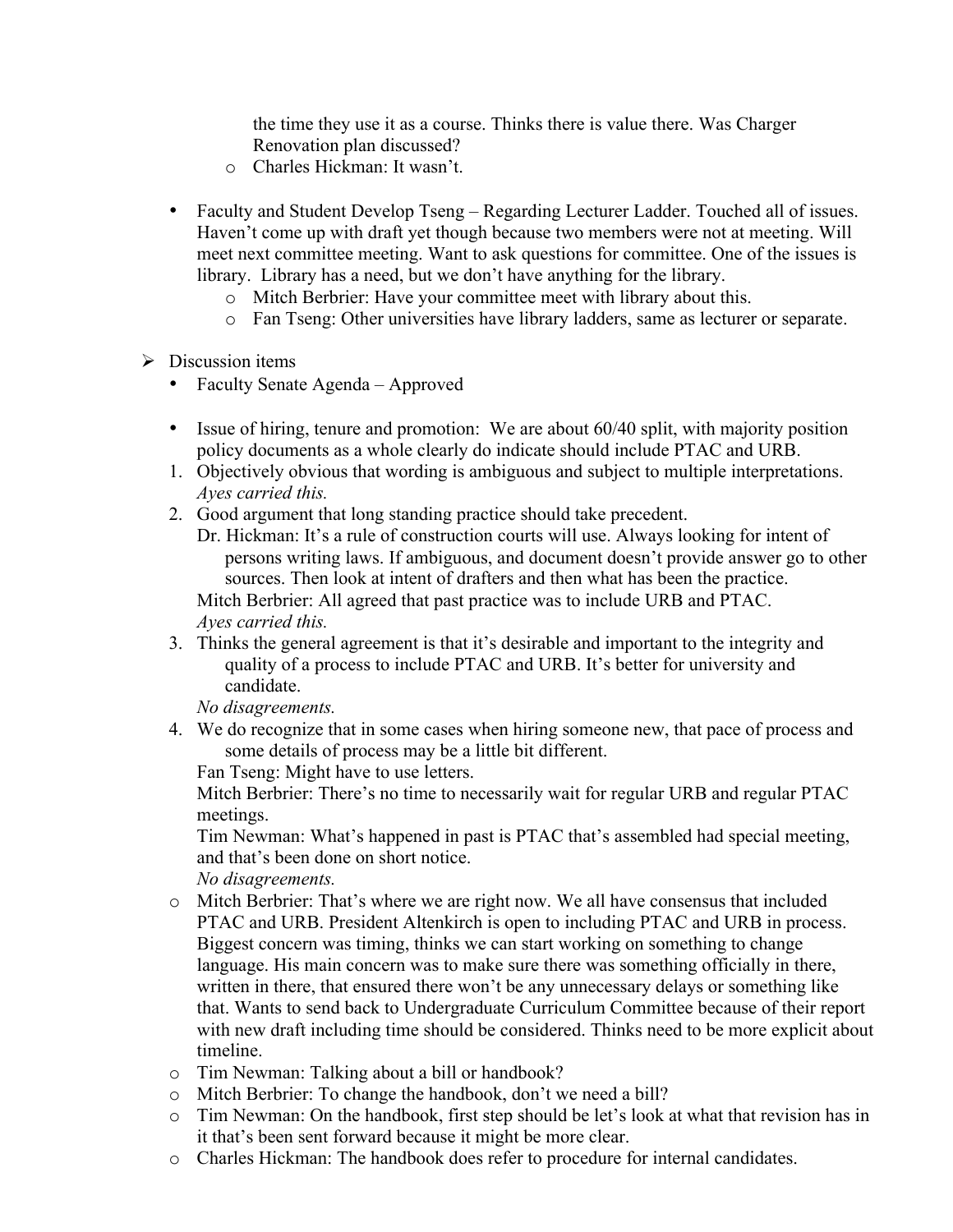- o Tim Newman asks for Dr. Hickman's view.
- o Charles Hickman: I did look quickly and saw it referred to sections, but I didn't go to sections, just assumed references were correct. Understanding of intent was that it will refer to internal tenure promotion decisions and same process would be followed. New handbook has this explicitly, not intended as change but as verification.
- o Mitch Berbrier: Concerned about that (the timing) now because it's on radar screen. President Altenkirch says not concerned about PTAC or URB, but concerned about in certain situations, you have to move fast when hiring somebody. Also concerned about what does competition do? What is common across universities? Even if common across universities not to include PTAC and URB, it is what needs to be done, it's right thing to do. We can make the case within context of proposed changes that would make this case, especially here, as why this is important, that's why thinking in terms of resolution. We gather data and show list of names of people who have brought in tenure and how many went through PTAC and URB. Also, make the argument that it is important and desirable for the candidate and university as a whole, for integrity of academic institution, and some specifics about under what conditions can have special meetings, what are the requirements for special meetings, and that should be enough. Thinks this might be much clearer.
- o Charles Hickman will take closer look at new handbook's language and what it provides. Where is that?
- o Tim Newman: The new handbook is still on president's desk.
- o Mitch Berbrier: He was reading it this summer.
- o Richard Miller: Quick look at it it doesn't talk about procedure, only criteria.
- o Wai Mok: Thinking about strategy since it seems we have consensus. What is best way to convince him not to exclude PTAC or URB again?
- o Tim Newman: Colleagues will say this is another instance where administration has decided not to follow the handbook, for whatever reasons. That's one of the faculty reactions. Second, there are other individuals on campus who have come across promotions or are in position regarded as somewhat suspect by colleagues, because colleagues remember the circumstances. There are people who got whatever position under conditions people here remember and know people got promotion because of some other reason, not on their merits. It doesn't serve individuals who get promotion or tenure to not go through PTAC or URB.
- o Mitch Berbrier: First point is true. Agree 100%. Second point agree too. What are we going to do about that?
- o Peggy Hays: Need a strategy now.
- o Wai Mok: If we draw up resolution, will be slap in his face.
- o Tim Newman: We shouldn't be shy about doing that.
- o Mitch Berbrier (To Wai Mok) When I left President Altenkirch in meeting, I indicated that we would draft resolution to accommodate our wants to get PTAC and URB in the process, so he understands it will be coming. We ought to make resolution as forceful and persuasive as possible.
- o Richard Miller: What we can do is argue that these arguments are intended to smooth things over to make academic appointments valid which eliminates any contentious rumors. It's not intended as hurdle, but trying to validate the choices being made at university level. And eliminate issues Tim talked about. That's not getting in his face, but trying to help him by validating the faculty and acknowledging they're qualified for their jobs.
- o Mitch Berbrier: Thinks it's part of this desirable, important, and beneficial part. Initial